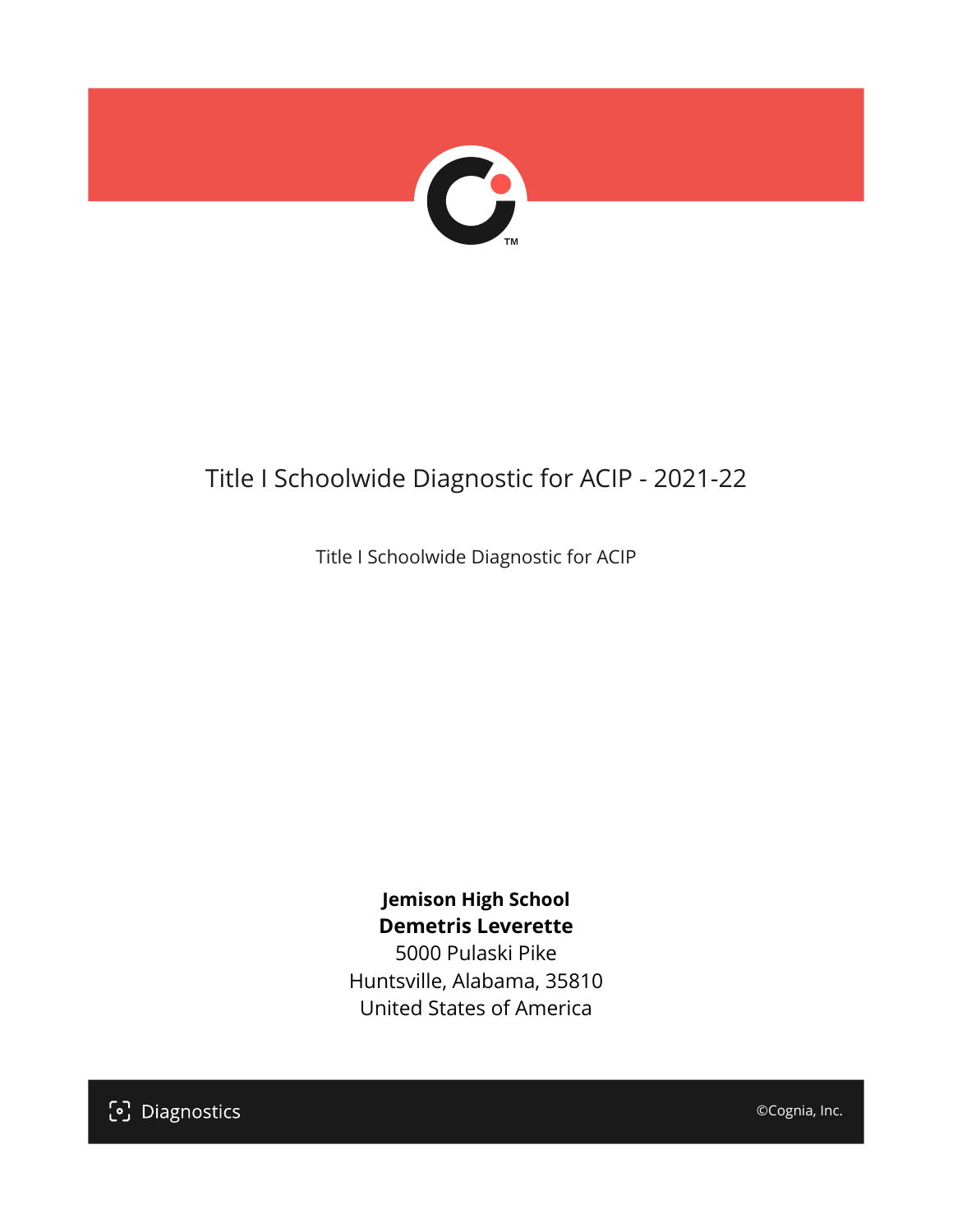#### **Table of Contents**

| Instructions                                     |  |
|--------------------------------------------------|--|
| Title I Schoolwide Diagnostic for ACIP           |  |
| <b>ACIP Assurances</b>                           |  |
| Parent and Family Engagement                     |  |
| Coordination of Resources - Comprehensive Budget |  |
| eProveTM strategies: Goals & Plans               |  |
| <b>Attachment Summary</b>                        |  |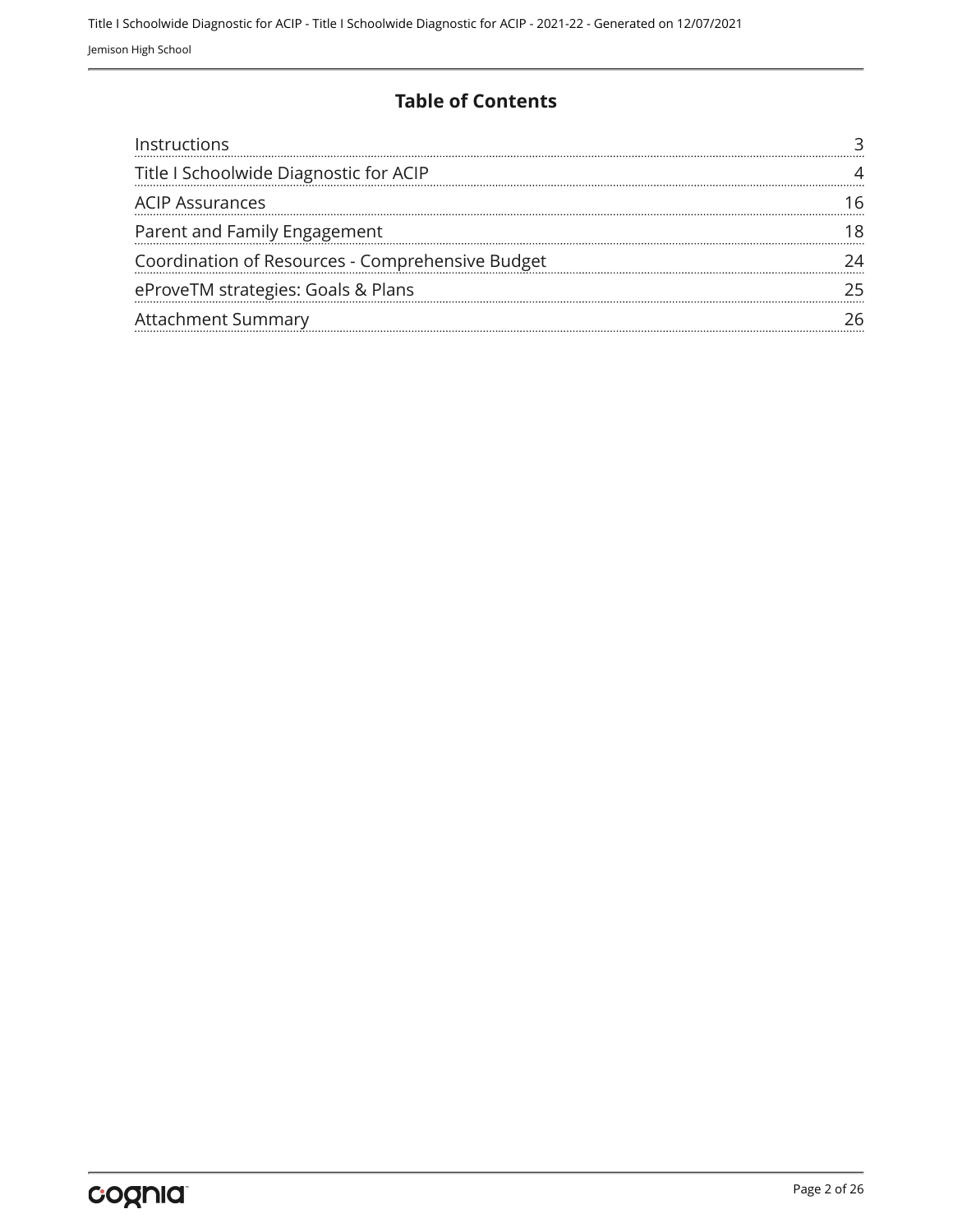### <span id="page-2-0"></span>**Instructions**

Title I Schoolwide schools, must complete all of the following sections of this ACIP diagnostic:

- **Title I Schoolwide Diagnostic**
- **ACIP Assurances**
- **Parent and Family Engagement Diagnostic**
- **Coordination of Resources Comprehensive Budget Diagnostic**
- **eProveTM strategies Goals & Plans**

*Parent Surveys must be done annually, but it can be done electronically in eProve or by paper.*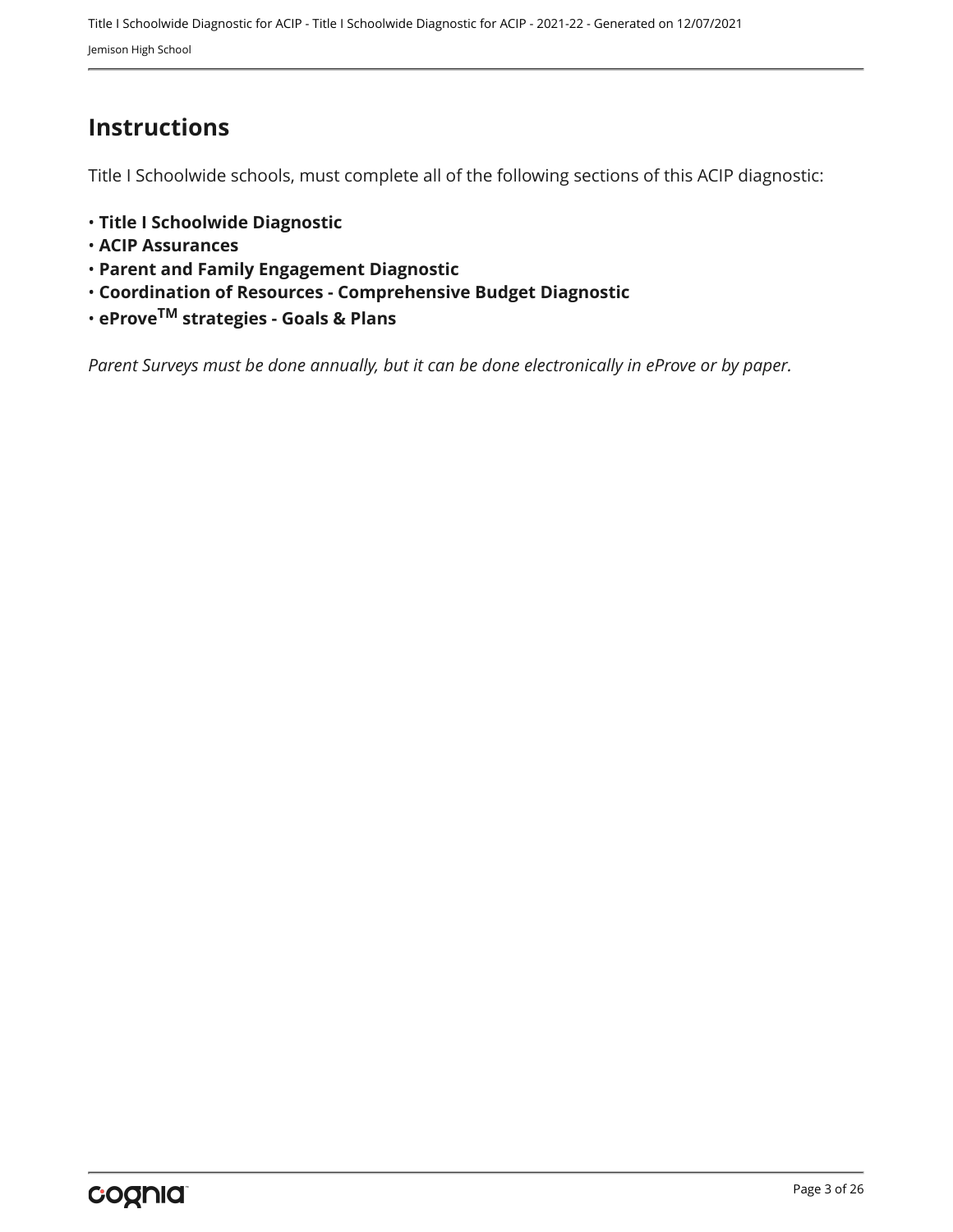## <span id="page-3-0"></span>**Title I Schoolwide Diagnostic for ACIP**

Component 1: Comprehensive Needs Assessment (Sec. 1114(b)(6))

Stakeholders, which included faculty, staff, parents and students, reviewed the ACIP during the spring of 2020-2021 school year to access whether the strategies from the year had been successful. The critical initiatives of the ACIP were posted on different sheets of white paper, and the stakeholders went around to each initiative to make comments on the strategies and indicated which strategies worked and needed to be continued or no longer needed to be included in our plan. We discussed why the plan needed to be revised in certain areas and things we could do to address areas of concern. In September of 2021-2022, a needs assessment was administered to teachers, parents, and students. The results of these surveys were also used to inform our plan. We also analyzed the data from STAR, SIR, ACCESS, ACAP, attendance, graduation rate, and other appropriate data necessary in the decision making process. 1. How was the comprehensive needs assessment conducted?

The results of the needs assessments administered to faculty, parents, and students indicated that there are weaknesses in student achievement, student engagement, and parent engagement. According to the Climate and Culture Middle and High School Student Survey, students at Jemison High School have expectations that they will learn (71%) and understand (63%); however they also indicated that they don't feel busy (28%). The students also talked about their feelings when trying to complete assignments at school which indicated that they feel patient (46%), calm (50%), and usually have enough time to complete their assignments (47%). When students were asked about the things they do in class while at school, it was surprising that very few students did projects (8%), wrote (36%), or thought (40%). Also, only twenty-three percent of students felt the work they were doing was challenging, and on another question about how students felt at school sixty-three percent of students indicated that they were bored. According to the Teacher Inventory Survey we administered to teachers, we found that more than half of our teachers are adhering to the strategic direction of the school (92%), formally collaborating with their peers (79%), and setting high expectations for students (76%). Seventy-one percent of teachers indicated that they are setting different learning goals for each student in the their class, and seventy-four percent of teachers said they were "almost always" or "often" including opportunities for students to express individual creativity. In addition, teachers also said that they were providing students with opportunities to be actively engaged in the their 2. What were the results of the comprehensive needs assessment?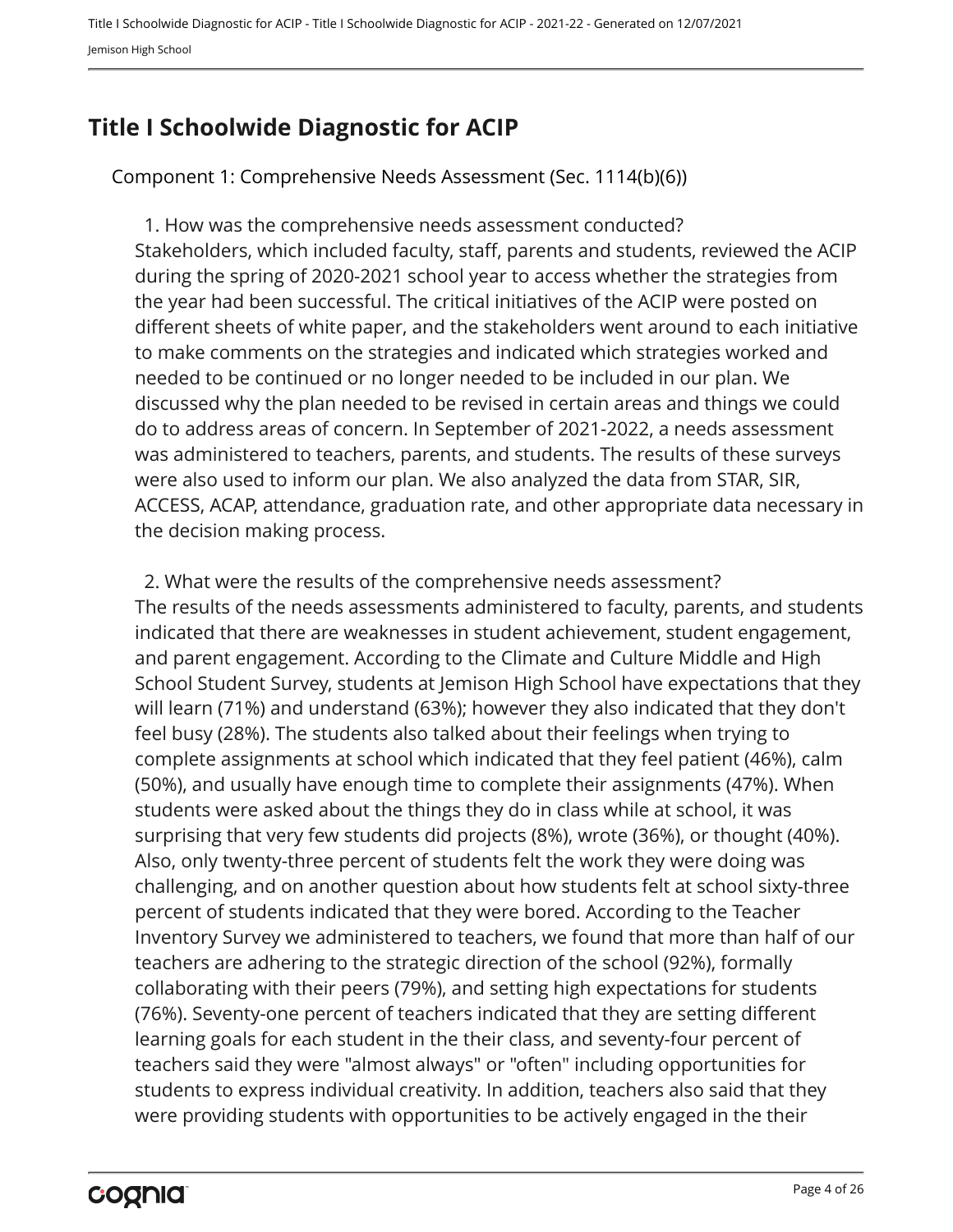learning (58%), providing multiple opportunities for parents, families and legal guardians to engage in meaningful activities that support student success (48%),

#### 3. What conclusions were drawn from the results?

The conclusions drawn from the results are that there is a marked discrepancy between the students assessment of the activities they are engaged in at school and the teachers assessment in terms of creating a challenging and rigorous learning environment. The students indicated that they expect to learn and that they have good relationships with their teachers; however, they also felt very calm and relaxed when trying to complete assignments. They indicated that they were doing a lot of listening and completing worksheets and didn't find the work challenging. At one point, the students indicated that they were bored. Compared to what the teachers said in their assessment, this is a stark difference. Because there is such a large population that need remediation in reading and math, we really need to find ways that are engaging and challenging for students. We need to find ways to intrinsically motivate students to succeed and create rigor in our instruction so that students have opportunities to think and be creative in demonstrating what they know. We must also make them accountable for their own education and find ways to involve them in the decision making process.

4. What information was concluded as a result of analyzing perception, student achievement, school programs/process, and demographic data?

Our analysis of the perception data shows that we have some areas to work on concerning attendance, reading and math scores. Last year our attendance was at 93.9 %; however, we also showed a decrease in disciplinary measures where our incidences of out-of-school suspensions was 7% percent and our incidence of inschool suspensions was 10%. Therefore, we believe a concerted effort must be made to engage parents and students in discussions surrounding the importance of attendance and how it relates to test scores. In addition, academic data suggests that our math and reading scores are still areas of significant weakness. Only 17% of tenth grade students benchmarked on the Pre-ACT, and only 16% of eleventh grade students benchmarked on the ACT. Across all grade levels in our first administration of STAR Math, our students scored below the 20th percentile, and our students scored below the 15th percentile in STAR Reading. Coupled with the perception data collected from the surveys of parent, teachers and students, this demonstrates the need for student engagement and rigorous classroom instruction. Implementation of instructional coaching, professional learning communities and creating opportunities for teachers to reflect on their instruction will be instrumental in assisting our faculty in providing the kind of instruction needed to capture our student's attention and create a rigorous and thoughtful learning environment.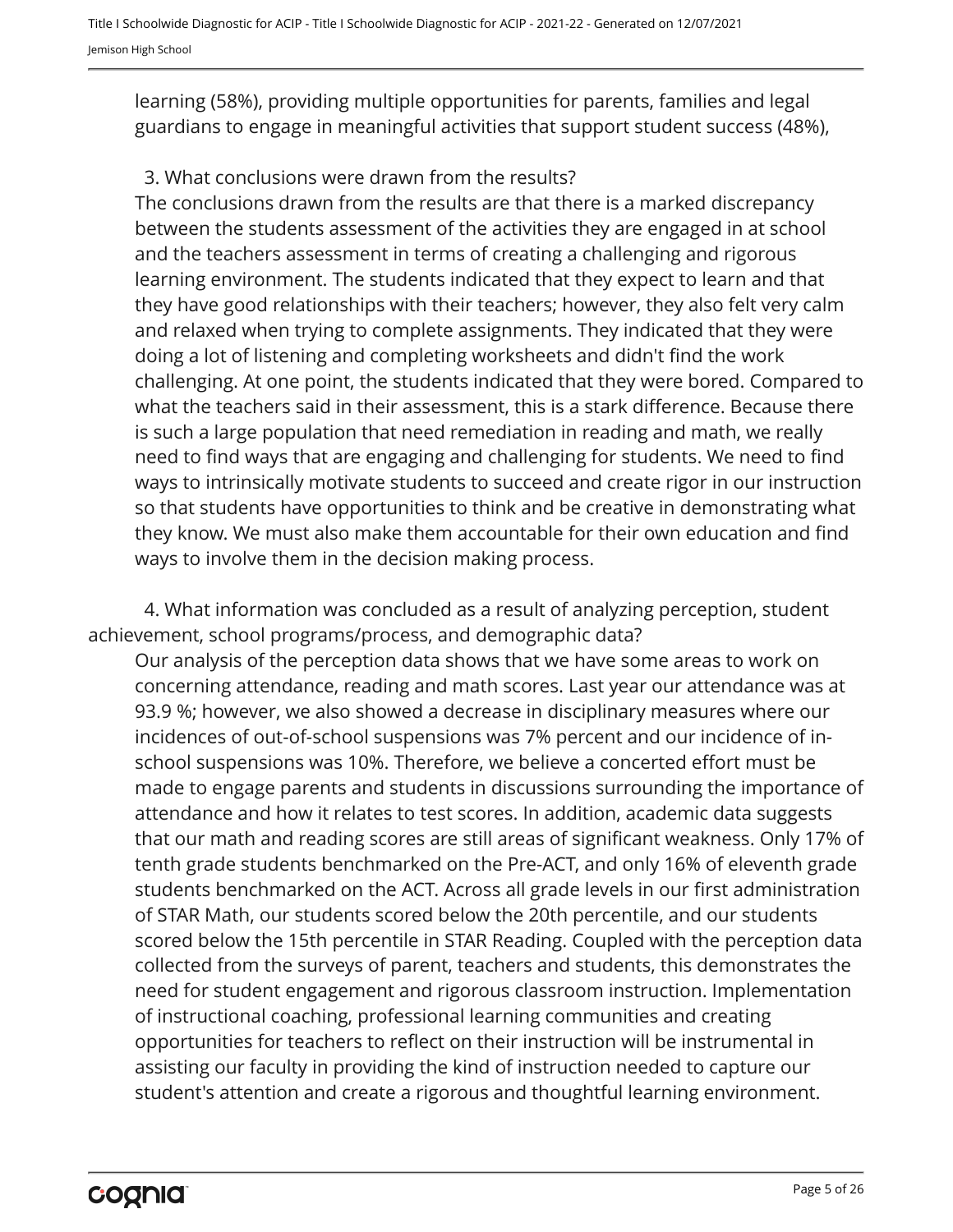Teachers will also need opportunities for professional development so that they can learn to use the tools at their disposal to implement changes in their classrooms.

5. How are the school goals connected to priority needs and the needs assessment?

Our school's goals were created out of identified areas of need gathered from the need's assessments given to our parents, students and teachers. Our school's overarching vision is that every student will achieve his or her full potential in an inspiring and challenging environment. Therefore, our goals are aligned with making sure that we establish a level of growth in proficiency for all students in all subgroups. When selecting the a comprehensive assessment, we were trying to ascertain the parents and student's perception of the climate of the school and whether they felt it was conducive to learning. Conversely, when selecting a need's assessment for teachers, our goal was to inventory teachers discover whether teachers perception of their instruction and what they were providing was different than the perception of the parents and students. Our goals were established based on the differences in those perceptions, our most recent ACT and Pre-ACT scores, district walk-throughs and feedback. Our major priorities continue to be improving Reading and Math scores by ten percent for students by the last STAR test administration and providing a school culture conducive to learning. Therefore, our teachers are committed to using STAR Instructional Reports to help guide our instruction and goal setting with students so that they are informed about their test results. We have established a consistent time in our schedule during the day for students to practice ACT strategies, and we are offering tutoring after school and on Saturdays to allow students to work with teacher to prepare for test and get extra help in the classroom. We have also solicited community partners such as NACEE to help with tutoring for students during school and after school. Our community partners also help to incentivize our students through their donations of gift cards that we will use to help with our attendance rates. Student earn the gift cards for perfect attendance over nine week periods.

6. How do the goals portray a clear and detailed analysis of multiple types of data?

Our goals were created from the weaknesses identified in particular areas of the needs assessments. Our needs assessments indicated that many our our students were mostly completing worksheets (40%) completed challenging work (23%) and were bored (63%). We understood that based on this data we had to create more rigor and context in our lessons. Therefore, we decided that one of our critical initiatives needed to focus on providing instructional coaching and teacher supports to increase student engagement. We also looked at our attendance data (93.9%) and the number of parents who actually participated in the parent survey )1%), and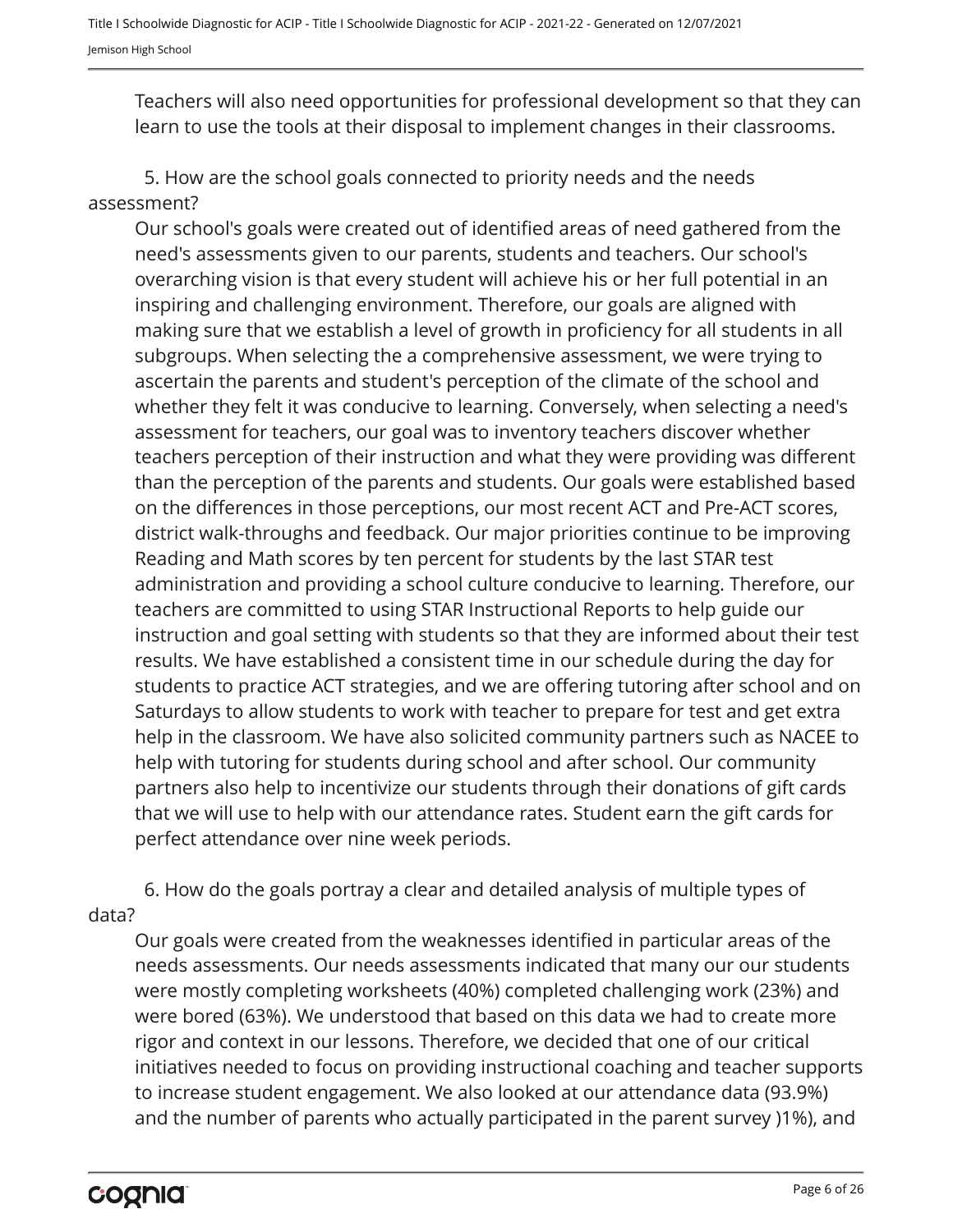decided that we needed to communicate more with parents and students generally, and additionally, concerning the importance of attendance. To address this need, another of our critical initiatives was focused on providing diverse opportunities for participation and utilizing a variety of communication methods to engage stakeholders. Through our analyzation of Pre-ACT, ACT, and STAR, we have created activities to support students in the areas of debility. We used the data from ACT, Pre-ACT, STAR, and end of course data to form the goals that we will use to change our learning practice; whereas, we used the data from discipline, attendance, and surveys to help develop plans for PBIS incentives which will help to positively motivate our students toward growth. STAR indicated that students in grades 9-12 are scoring below the twenty-fifth percentile in math and reading; and Pre-ACT and ACT indicate fewer than twenty percent of our students are benchmarking both of these standardized tests. So two of our critical initiatives are concerned with increasing student engagement and academic performance as well as implementing rigorous research-based methods of instruction that place an emphasis on students achieving significant gains in reading and math.

7. How do the goals address the needs of the whole school population and special recognition to children who are disadvantaged?

Our mission contains the intention to enable and inspire our diverse student body to reach academic excellence. Therefore, our goals address the specific needs of who are disadvantaged. One of our critical initiatives is to invest in materials aligned to/ in support of instructional practices that promote personalized learning. We will provide learning supports for students via Tier I, II, and III instruction afterschool and on Saturdays. Students will have the opportunity to get support from their classroom teachers when needed. Teachers have received Ellevation training so that they effectively assist our EL student population. Teachers can access data about current and former EL students, access an individual student's CAN Do descriptors, and use this platform as an instructional resource to assist with planning instruction for the language development needs of our students. Additionally, teachers are using scaffolding within their classrooms to assist all students in achieving listening, reading, writing, and speaking proficiency through differentiated small group instruction, intervention classes, and Academic Language Development classes. EL students are expected to demonstrate growth on the ACCESS assessment. Our faculty does also receive training on identifying and securing resources for disadvantaged students and their families. Once a student is identified as homeless, we work with the school district liaison to make sure the student has access to transportation, food, clothing, and academic support during the day, after school and on Saturdays.

Component 2: Schoolwide Reform Strategies (Sec. 1114 (7)(A)(i)(ii)(iii)(I)(II)(III))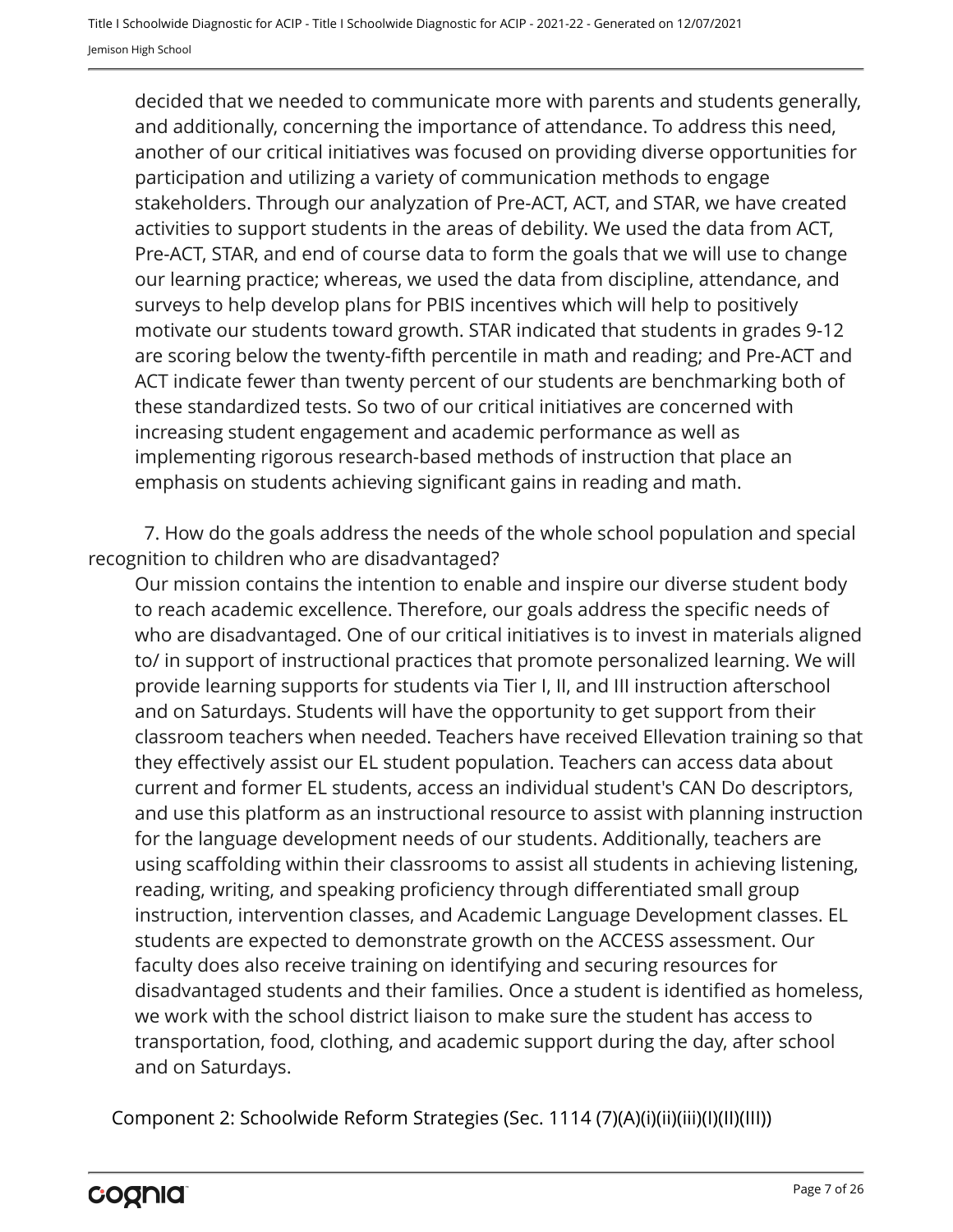Title I Schoolwide Diagnostic for ACIP - Title I Schoolwide Diagnostic for ACIP - 2021-22 - Generated on 12/07/2021 Jemison High School

1. Identify the instructional strategies and methods used that strengthen the academic program in the school, increase the amount and quality of learning time, and help provide an enriched and accelerated curriculum, which may include programs, activities, and courses necessary to provide a well-rounded education.

Even thought teachers felt that they were providing opportunities to be actively engaged in their learning (58%) according to the perception data from students, many of the students feel that they are not completing challenging work (23%). Therefore, one of our critical initiatives is for teacher's to implement rigorous research-based instructional practices with an intentional focus on all students achieving growth in reading and math based on the objective of providing more personalized learning opportunities to support student readiness for college and career. Teachers will employ the use of strategic teaching using the Before, During, and After including scaffolding and chunking and think-pair- share as a consistent practice to provide learners with an active framework for learning. Strategic Teaching provides a structure for teaching whereby using the "After" strategy the teacher receives immediate information about whether students have mastered the content through short formative assessments. Using this method also gives students the opportunity to engage with other learners to discuss their understanding and complete active strategies and interact with the text, which can help with the perception that students are bored in their learning (63%). Professional development will be provided to meet the individual needs of teachers and job-embedded coaching to support instructional strategies. In Professional Learning Communities, teachers will discuss ways that they can increase the rigor in their student activities to provide opportunities for students to think and reflect on their learning. They will also examine formative and summative test results, and look at ways they can use the data to better inform their instruction in the classroom. STAR provides instructional reports that help teachers understand what students have not mastered and what they need to understand in order to master the standard. This will help teachers to develop lessons that address deficiencies in preparation for standardized testing. Also, students will have resources to recover credits to meet graduation requirements. Administration will provide After School and Saturday Tutoring to support students. Students will also have the opportunity to work with instructors from the NACEE program, and students will receive targeted ACT preparation during Z period, which is an extra hour of learning time built into the master schedule to address specific student learning needs.

2. Address the needs of all children in the school, but particularly the needs of those at risk of not meeting the challenging State academic standards, through activities which may **include**—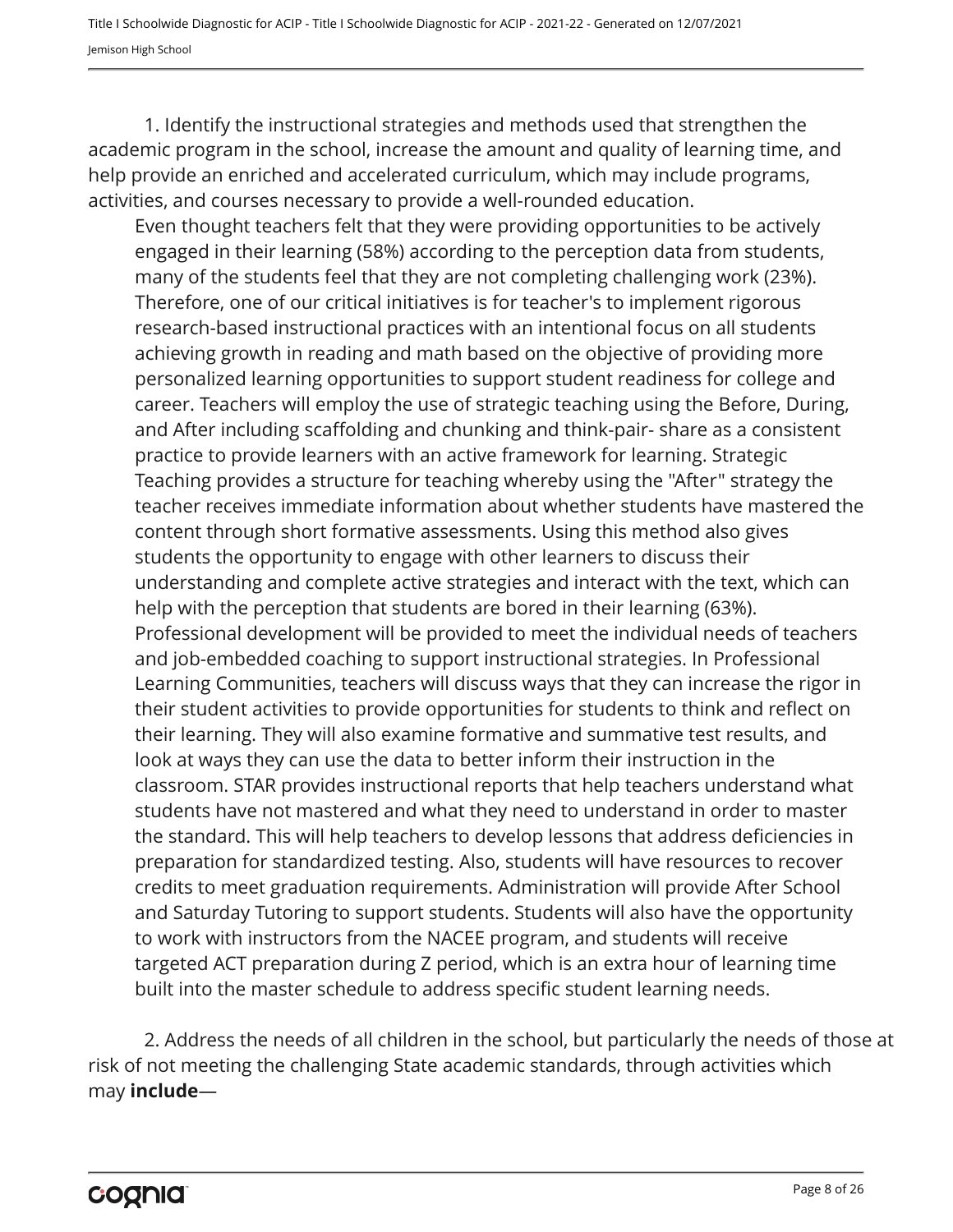• counseling, school-based mental health programs, specialized instructional support services, mentoring services, and other strategies to improve students' skills outside the academic subject areas

• preparation for and awareness of opportunities for postsecondary education and the workforce, which may include career and technical education programs and broadening secondary school students' access to coursework to earn postsecondary credit while still in high school (such as Advanced Placement, International Baccalaureate, dual or concurrent enrollment, or early college high schools

• implementation of a schoolwide tiered model to prevent and address problem behavior, and early intervening services, coordinated with similar activities and services carried out under the Individuals with Disabilities Education Act (20 U.S.C. 1400 et seq.)

To address the needs of all learners, counselors will complete credit audits for every child to ascertain the student's credit status each year, register students in classes needed to complete the graduation requirements, and meet with students periodically to discuss grades, behavior, or attendance issues. Counselors will also refer students for mental health services as needed and complete classroom instruction requirements for graduation and Overcoming Obstacles, Erin's Law , and Four-year planning. Counselors will also expose students college representatives and college and career opportunities helping to prepare for life beyond the secondary school environment. Counselors will also help to facilitate outside programs such a NACEE, Cap and Gown, NOVA and district mentoring services to provide early intervention and support for our students. The graduation coach will prepare students for opportunities for post-secondary education by broadening secondary school students' access to coursework and earn postsecondary credit while still in high school such as dual enrollment or early college programs. The graduation coach will also prepare students for career, technical, and workforce education by offering access to career opportunities provided through community partners. We will implement the use of PST/RTI and PBIS programs to address learning deficiencies and behavior with our At-Risk population.

3. Describe how the school provides opportunities for the most academically needy students to receive support and reinforcement of academic skills **Beyond the Regular School Day.**

The implementation of RTI/PST and PBIS intervention addresses our whole student population as well as our At-Risk population. Teachers meet during PST meetings to discuss the specific needs of students who are experiencing problems in the classroom with grades, behavior and attendance. During this time the team develops strategies that might help the student and PBIS interventions and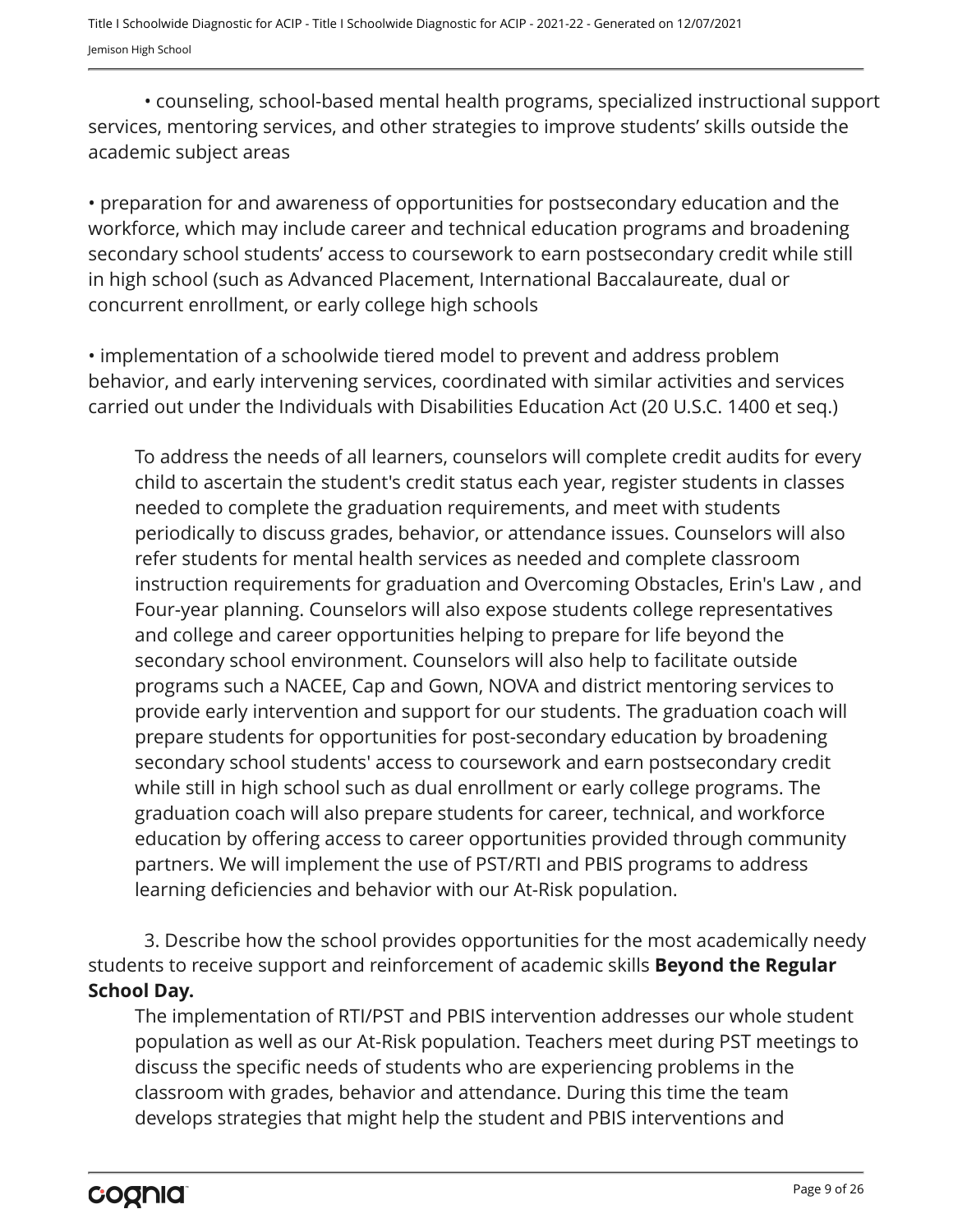supports which may motivate the student to succeed. Often times students are recommended for After School and Saturday Tutoring for ACT preparation and Reading/Math intervention and to help students with their classroom assignments. There are also additional opportunities for students to attend tutoring through NACEE.

4. Describe procedures/strategies used to address academic challenges for each group of Migrant, English Learners, Economically Disadvantaged, Special Education, Neglected and/or Delinquent, and Homeless Students.

Federal Programs provides training to identify and secure resources for special populations. All students are registered regardless of residency status. District Federal Programs provides supports and guidance to address all student needs. The district provides schools access to an ESOL teacher, Homeless Liaison, Basic Reading Skills class, and access to a social worker. The district provides breakfast, lunch and after school meals for our students through the free lunch program. Our English Learners are provided with Academic Language Development classes, and they also receive assistance from the Multilingual Learners Education Department of Huntsville City Schools which assigns tutors to work with students at various times during the week. The school also has access to interpreters from the district, if needed. We address the academic challenges of our students through additional ACT Prep and Transition classes during our "Z" period, which is another hour of daily instruction for our students. Teachers engage in goal setting, test taking strategies, and subject area tutoring with these students to help them understand their test results and set goals for testing. Students can also receive tutoring help after school and Saturdays through our tutoring program.

5. Describe how the school provides individual student academic achievement results and interpretation of the results to parents of English Learners in a language they can understand.

We have the ability to send home STAR score results in Spanish. We also have access to an interpreter, if needed. Our district has shared professional services that allow us to translate select documents into other languages.

Jemison's teacher turnover rate is 22%. 6. What is the school's teacher turnover rate for this school year?

0-1 years- 24% 2 years- 34% 3 years- 16% 4 or more years- 26% 7. What is the experience level of key teaching and learning personnel?

8. If there is a high turnover rate, what initiatives has the school implemented to attempt to lower the turnover rate (recruitment and retention strategies)?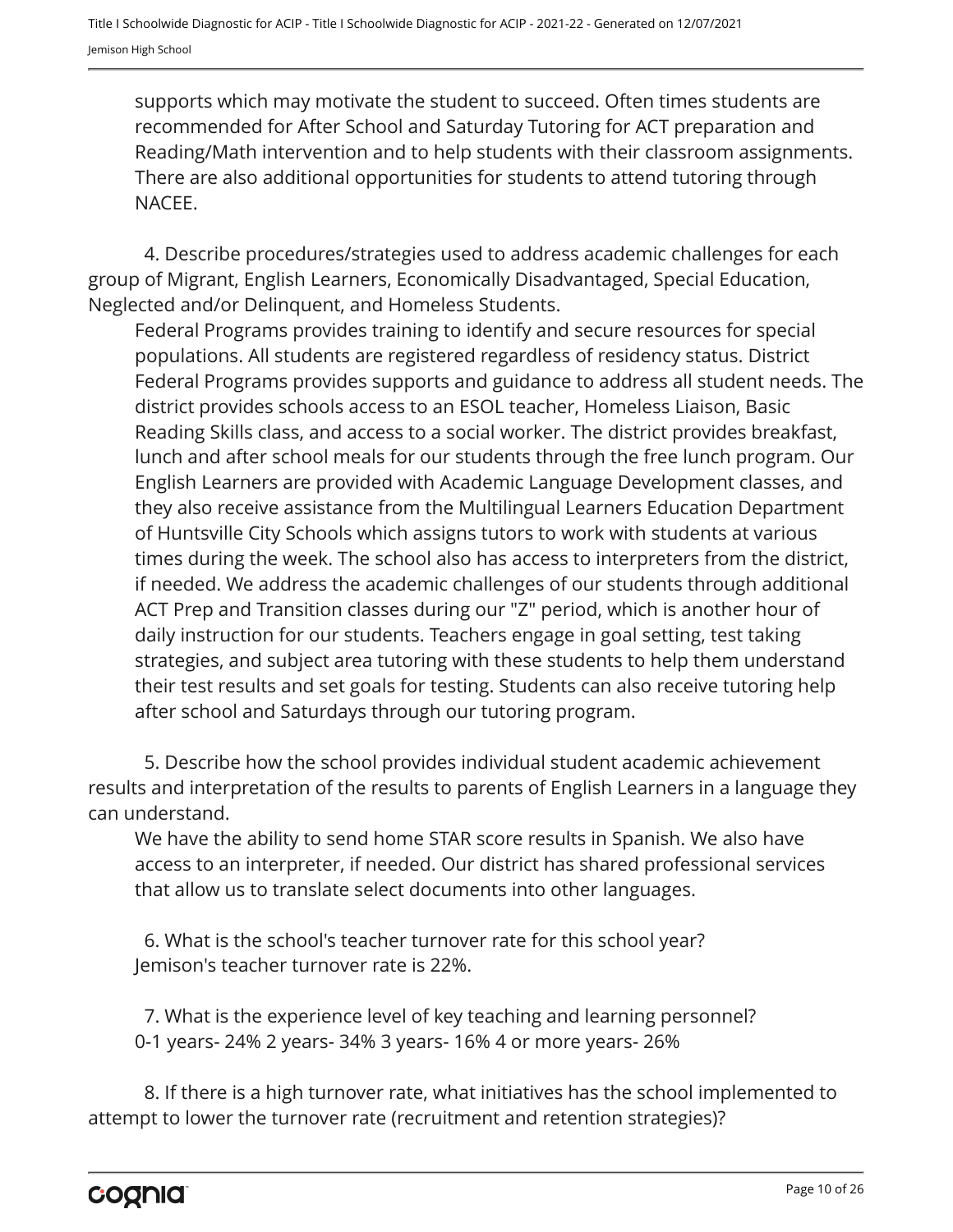Teachers are given support through mentoring and coaching programs at Jemison for new teachers. Teachers also have the opportunity to meet with the school technology coach and curriculum coach. Common planning times for most teachers allows for department teams to meet, collaborate, and share ideas. Teachers are also provided support through RTI/PST meetings where they can also address concerns and suggest strategies for teachers working with students. The principal has a Principally Speaking Google Form that allows teachers to ask questions and make appointments to see her and discuss issues of concern. The principal incorporates opportunities for teachers to fellowship over food so that teachers can talk and other faculty and staff and create a shared bonding experience. The administration has developed processes so that teachers can receive assistance for behavior at any time during the day. Title I funding also provides for additional staff to help teachers inside the classroom.

9. Describe how data is used from academic assessments to determine professional development.

Teachers use data from STAR, ACT, Pre-ACT, SIR, and Attendance to drive their instruction. Data indicates which areas need to the most attention. Teachers examine data most often during their professional learning community meetings, RTI/PST meetings, and departmental meetings. During these meetings teachers develop and discuss and collaborate on the strategies that will help to address the areas of concern. Teachers can also decided what professional development is needed based on the data to address the specific need for remediation.

10. Identify the professional development opportunities for teachers, principals, paraprofessionals, and other school personnel to improve instruction.

Teachers will have training on the following areas throughout the school year: Content Area, Strategic Teaching Strategies, Power School, Schoology, Data Interpretation, Increasing the Rigor in the classroom, and Professional Learning Communities. Curriculum Specialists offer one-on-one coaching for teachers based on their specific needs. The district technology coach offers assistance to teachers in integrating technology into the classroom to help facilitate student engagement and learning. The district also offers professional development from district content area coaches in areas such as Advanced Placement, Classroom management, and reading and math instruction.

11. Identify the teacher mentoring activities included in the schoolwide plan. For example, new or inexperienced teachers are given support from an assigned master teacher.

New teachers are assigned and paired with a mentor who works or has worked in the same academic area. The mentor meets with the mentee for no less than 2.5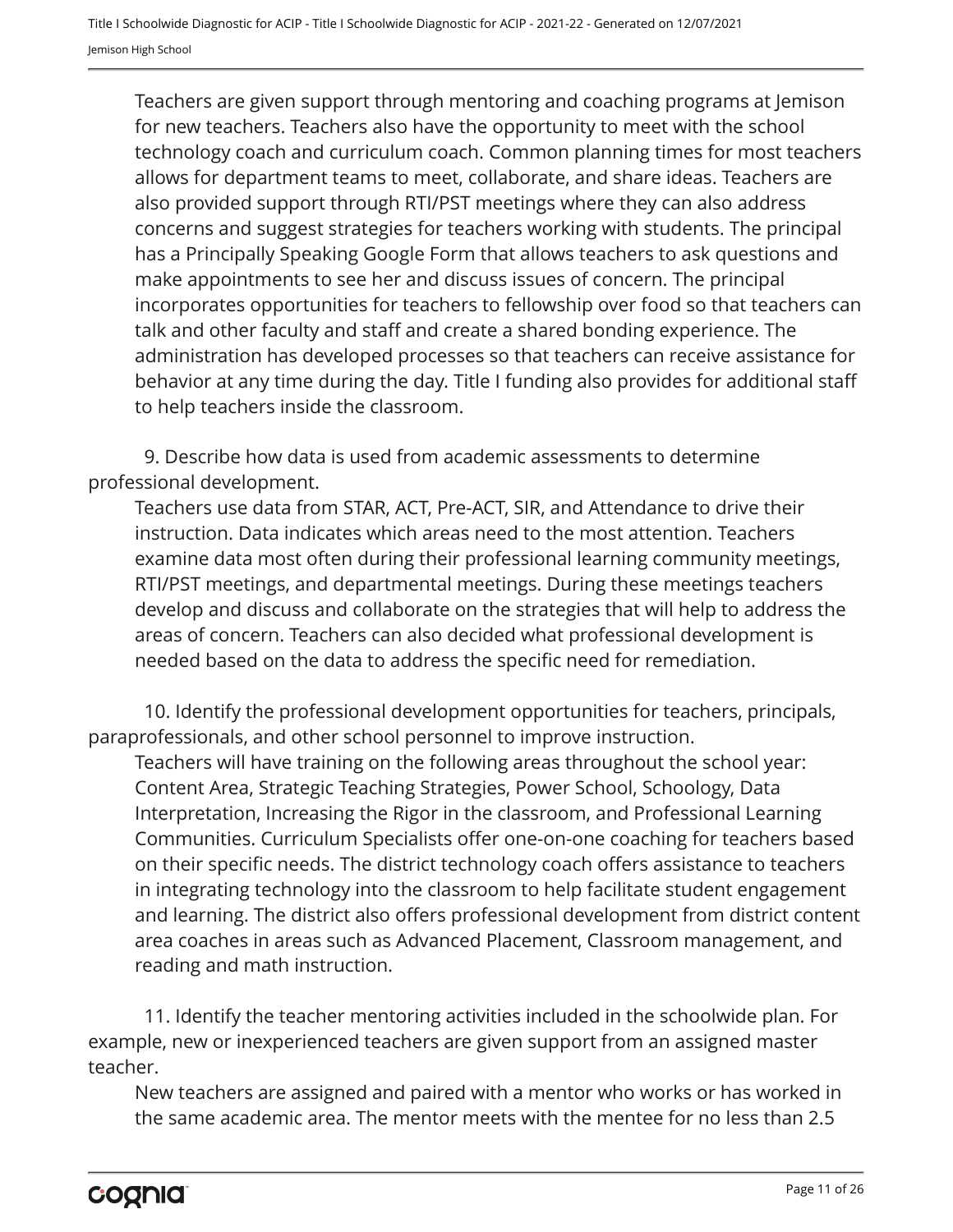hours per week. The mentor works closely with the mentee on the established routines and traditions of the school and equates them with the school-wide plan and other pertinent information needed to successfully navigate the school year. The mentor helps with instruction making sure that the mentee understands the specific content area information that must be covered and observing the classroom to provide ways to make lessons more engaging, if needed. New teachers also work with the Curriculum Specialist in the areas of instruction, classroom management, routines and procedures and strategic planning. Department teams also support during professional learning community meetings.

Professional Development is a continuous on-going process based on school data. It is provided throughout the year and will be evident in walk-throughs, professional learning community meetings, observations, and data driven discussions. 12. Describe how all professional development is "sustained and ongoing."

13. Identify the strategies in the schoolwide plan that support and assist students in transitioning from one grade level to the next. For example, preschool preparation for Kindergarten and/or eighth grade transition to high school and/or high school to college/ work force.

We provided orientation meetings during the summer before school opens so that parents and students are afforded the opportunity to meet with grade level administrators and teachers, receive tours of the school, and receive their schedules. Then, the students are divided into groups where they are given an opportunity to view their standardized test results with parents. At this time, parents can ask questions and ways that they can help their child grow are discussed. They also hear information about graduation requirements, attendance, discipline, and credits. Students are also given information about dual enrollment, college preparation, and career tech opportunities.

14. Special Populations as listed in the Carl D. Perkins Career and Technical Education Act of 2006 - Describe procedures used to address challenges for each group of individuals with disabilities, individuals from economically disadvantaged families (including foster children), individuals preparing for non-traditional fields, single parents (including single pregnant women), displaced homemakers, and individuals with limited English proficiency.

#### **(N/A for Elementary Schools)**

All students, including those identified as Migrant, EL, Economically Disadvantaged, Special Education, Neglected and/or Delinquent, and Homeless have access to all services and programs available including free/reduced lunch, EL services, Special Education services, and counseling services. Jemison and Huntsville City Schools use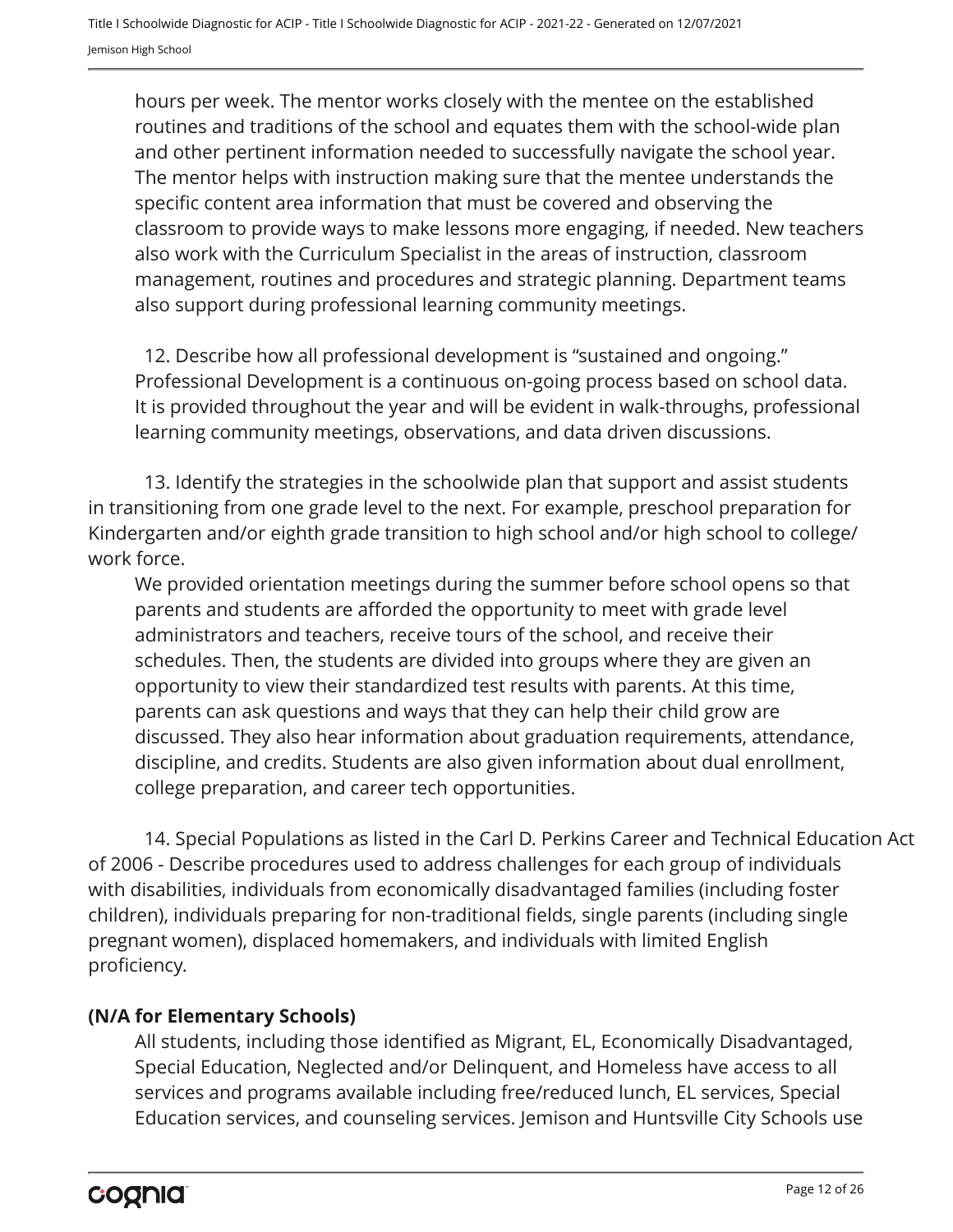various community resources to provide students with necessary school supplies, food, clothing and shelter. All homeless, migratory, and limited English proficient students are provided with the opportunity to meet the same challenging state content and state student performance standards to which all students are held without being stigmatized or isolated. Limited English proficient students are identified upon enrollment. Each new student receives a Home Language Survey used to determine eligibility or limited English proficient testing. Students qualify for testing if the survey indicates that a language other than English is used by the student or at the student's home. The registrar and office staff identify migrant students upon enrollment. Migrant students have access to all services and programs available to the rest of the students. Jemison provides special education services and uses appropriate procedures in accordance with federal and Alabama State Law's and Regulations. The school ensures that children with disabilities have access to a variety of educational programs and services available to non-disabled children. In addition, special education students are provided with an equal opportunity to participate in all extracurricular activities with all other students.

Component 3: Evaluation (How does the school evaluate the implementation of the schoolwide program?)

1. How does the school evaluate the results achieved by the schoolwide program using data from the State's annual assessments and other indicators of academic achievement?

The school evaluates the results of the data from the state's annual assessments and other indicators of academic achievement through our school professional learning community meeting and our school data meetings. Achievement goals are assessed using STAR data which gives teachers a breakdown of the Alabama standards that were not mastered in testing. The STAR test is given three times per year, so meetings are scheduled to align with that. Pre-ACT scores are handed out to Z-period teachers so that can determine areas of concern for students. After teachers meet with individual students during this period, they engage in goalsetting activities with students for the ACT test. Attendance date is monitored daily at the school level and monthly at the district level with 20-day reports. Discipline is evaluated regularly at the school level and yearly at the district level using the Student Incident Report (SIR) that is submitted to the Alabama State Department in June. In August of each year, the school's leadership team reviews the ACIP plan to discuss necessary changes. The faculty participates in several ACIP reviews throughout the year to evaluate the strategies and goals established in the ACIP. The program is also evaluated through parent/student surveys, leadership team meetings, informal and formal walk-throughs/observations and disaggregation of classroom performance data.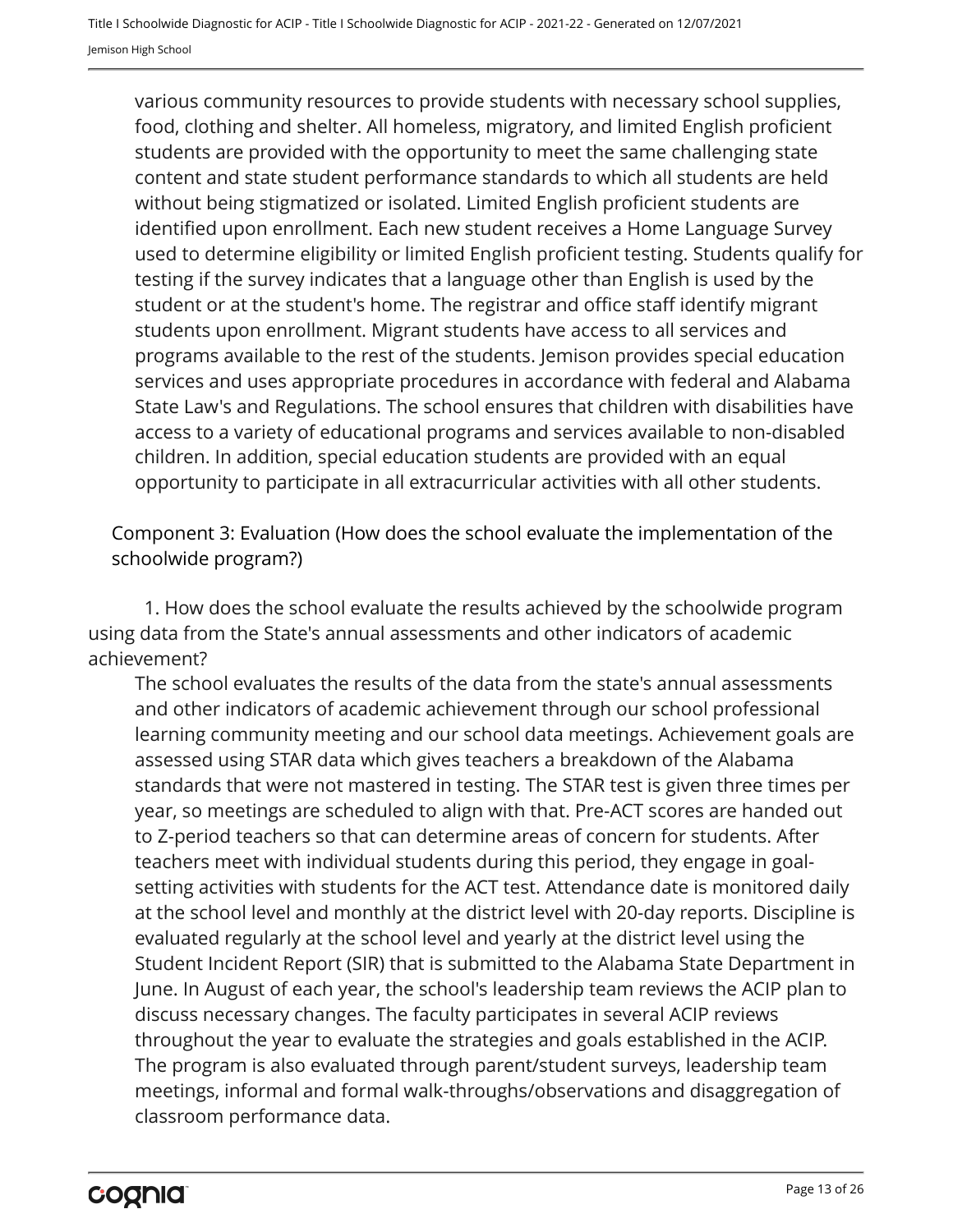2. How does the school determine whether the schoolwide program has been effective in increasing the achievement of students who are furthest from achieving the standards?

The school determines whether the schoolwide program has been effective by analyzing the standardized data from the previous year, data from assessments given throughout the year, school data such as (SIR) and attendance, and student grades to determine if improvement has been made. The school also uses this data to determine the school's strengths and weaknesses. The results are shared with stakeholders and a review

3. What process is followed by the school to revise the plan as necessary, based on the evaluation, to ensure continuous improvement of students in the schoolwide program?

Each year, the school reviews the academic, attendance, and discipline date from the previous year to identify areas of strength and areas of weakness. School goals are developed from this data and district goals set forth by the superintendent. The school administers a STAR test three times per year to determine the growth of our students. After each test administration, teachers meet with administration and the curriculum specialist to discuss whether the strategies and initiatives in the ACIP are addressing the specific needs of the students. The school also employs the use of walk-through/observation information which are regularly used to check the engagement of students and whether teachers are using research-based methods in their classroom. School-wide programs are adjusted as needed to based on this information.

Component 4: Coordination and Integration of Federal, State and Local Programs and Resources (Sec. 1114(b)(V))

NOTE: Not all schools receive all of the funding sources mentioned.

1. List the State, Federal and local programs that are consolidated/coordinated in the schoolwide program and describe how all programs and resources are coordinated and integrated toward the achievement of the schoolwide goals.

Jemison High School utilizes district, state, and Title I funding to achieve school-wide goals. State and district funding are used to fund teachers in the building. Title I funds are used to fund two teaching positions, two curriculum specialists, a graduation coach, intervention assistants, a behavioral specialist, and behavioral aides. Title I funds are also programs and materials in addition to what is provided by state and district funding.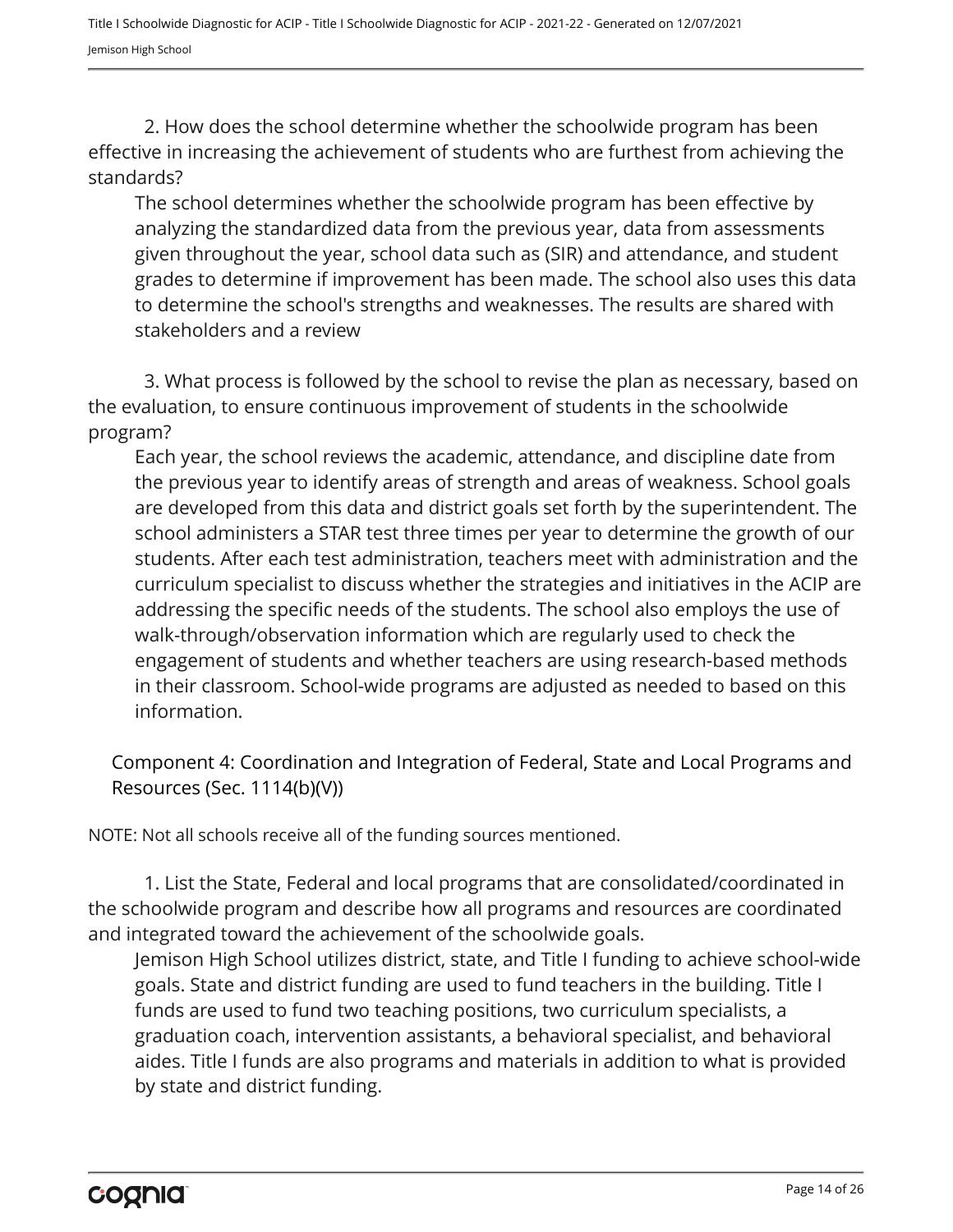2. How does the school coordinate and integrate the following Federal, State and local services in a manner applicable to the grade level to support achievement of the schoolwide goals: violence prevention programs, nutrition programs, housing programs, Head Start, adult education, career and technical education programs, and schools implementing comprehensive support and improvement activities or targeted support and improvement activities under section 1111(d).

Jemison has been working closely with the director of Faith in Action Alabama who sponsored an event called Funpeace for Gun Violence Prevention. They recently held a district-wide event where students from Jemison came to speak about gun violence. Students in grades 9-12 have access to several career tech educational programs within our school which include Welding, Cybersecurity, Health Science, Advanced Manufacturing, and Robotics. This year, our school is also facilitating a pilot program for our seniors called Ready to Work. In this program, our school partners with state, local and community organizations to expose our students to employability skills, industry tours, and job interview preparation needed in the world of work. In addition, this class prepares students for the Work Keys Assessment. All students receive a free breakfast every morning in their classrooms and a free lunch every afternoon in the cafeteria. The following sources are used to fund the school-wide program at Jemison: EL funds, Title II, Title IV, Title I, and Stewart B. McKinney Homeless Grant.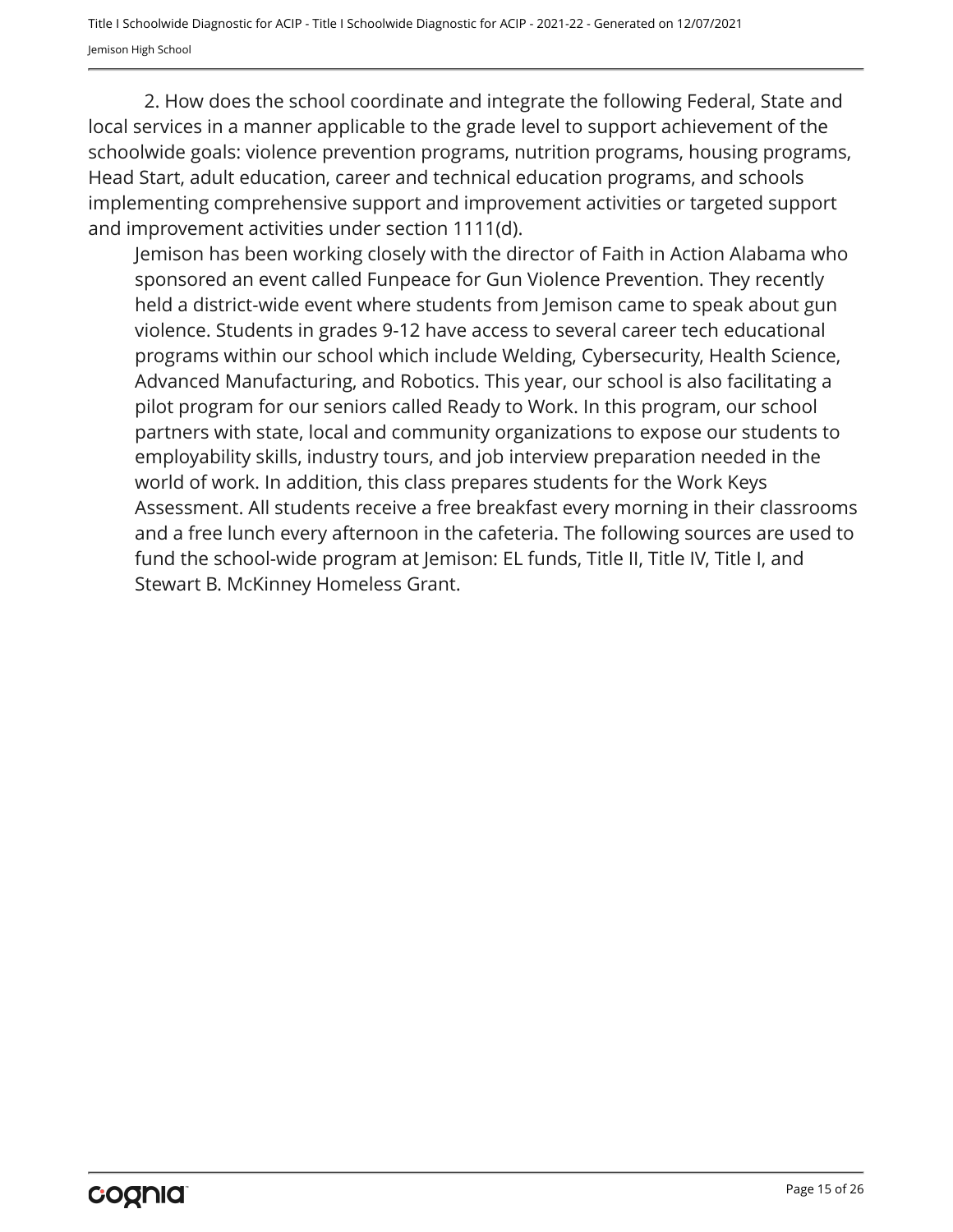### <span id="page-15-0"></span>**ACIP Assurances**

#### **Instructions:**

By responding to the questions attaching evidence where required, the institution has verified whether it meets or does not meet each of the required ACIP Assurances.

1. The school's ACIP is developed with the involvement of parents and other members of the community to be served and individuals who will carry out such plan, including teachers, principals, other school leaders, paraprofessionals present in the school, administrators (including administrators of programs described in other parts of this title), the local educational agency, to the extent feasible, tribes and tribal organizations present in the community, and, if appropriate, specialized instructional support personnel, technical assistance providers, school staff, if the plan relates to a secondary school, students, and other individuals determined by the school. (Sec. 1114, (b) (2))

Upload the signature page of your ACIP committee members. Upload any additional attachments if needed regarding your ACIP.

|                    | $\bullet$ YES                                    |  |  |  |  |
|--------------------|--------------------------------------------------|--|--|--|--|
|                    | O NO                                             |  |  |  |  |
|                    | O N/A                                            |  |  |  |  |
| <b>ATTACHMENTS</b> |                                                  |  |  |  |  |
|                    | <b>Attachment Name</b>                           |  |  |  |  |
| 曽                  | Mae C. Jemison Parent and Family Engagement Plan |  |  |  |  |

Mae C. Jemison Parent Compact English Version



Mae C. Jemison Parent Compact Spanish Version

Parent Advisory Committee

2. The institution has a Parent and Family Engagement policy and plan as required in ESSA Section 1116, and ensures that all requirements in Section 1116 and 1112(e)(1)(A) (i)-(ii), Parents' Right-to-Know, are implemented systematically.

 **YES** o NO N/A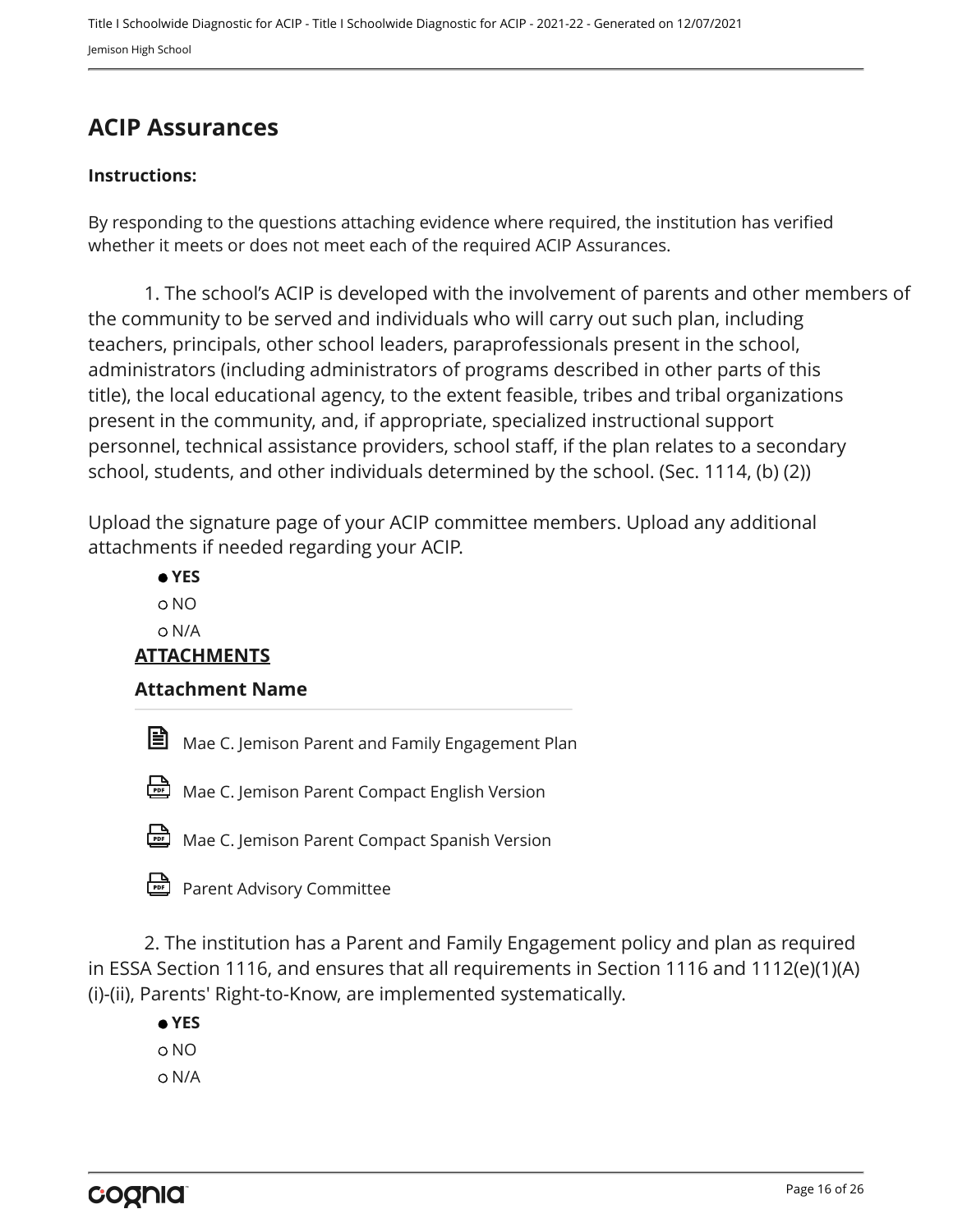3. The institution has a School-Parent Compact. If a Title I school, the School-Parent Compact contains the required components (ESSA Section 1116 (d) and was jointly developed with parents of participating students.

 **YES**

o NO N/A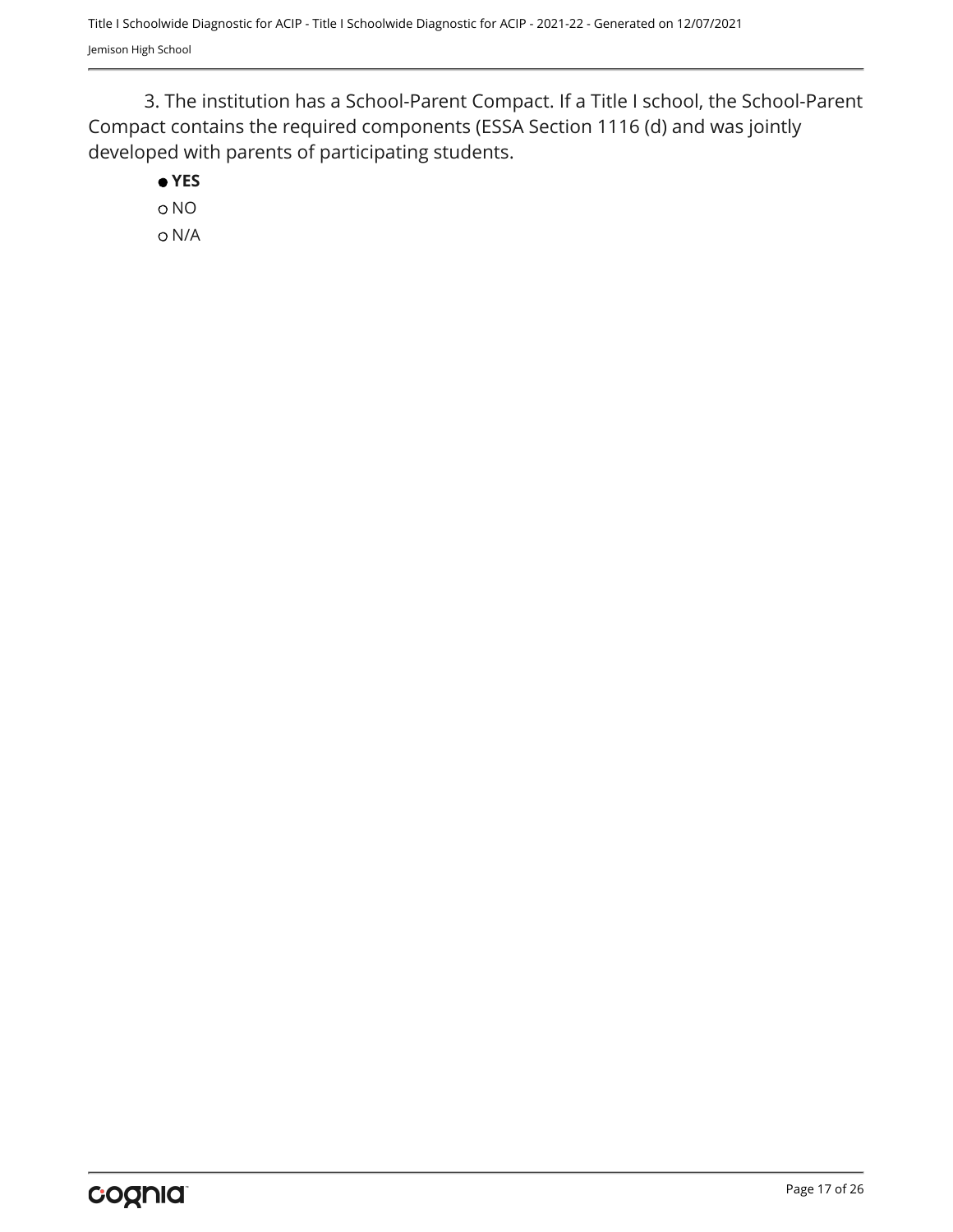### <span id="page-17-0"></span>**Parent and Family Engagement**

1. Describe how the school will convene an annual meeting to inform parents of the school's participation in Title I and explain Title I requirements, including the 1% setaside, and the right of parents involved. (Sec.  $1116(c)(1)$ )

The annual Title I meetings, which include explaining the 1% set-aside, will be held at various times throughout the year. All meetings will be convened by the Parent Coordinator and facilitated by the Curriculum Specialist and/or Principal who is there to answer any questions parents might have about the data, proficiency levels, forms, or academic assessments used to measure student progress. They will address any questions after the participants have viewed the district approved power point presentation, and they will answer questions about the schools participation in Title I requirements, the ACIP, the School's Right to Know, The School/Parent Compact, the 1% set-aside for parental and family engagement, the LEA Title I plan, and the Parent and Family Engagement Plan. The first meeting will take place in September. Parents and guardians will be invited to the meeting by an invitation sent home with their child. This invitation will include the meeting time, place and date. In addition, parents will also see an invitation on the school website, the marquee, newsletters, and school-casts.

2a. Describe how there will be a flexible number and format of parent meetings offered, such as meetings in the morning or evening, and may provide, with funds provided under this part, transportation, child care, or home visits, as such services relate to parental involvement.

Title I Informational meetings are offered at various times during the week/school day in order to accommodate parents interested in attending. Our Parent Liaison/ School-Wide Representative works closely with administration to ensure that parents are invited to participate in monthly meetings and afforded the opportunity to offer suggestions to decisions made in the best interests of our students. As required, our annual Title I budget includes a minimum of 1% of our funds are dedicated and used for enhancing parental involvement.

2b. Describe how parents will be involved in the planning, review and improvement of the Title I Program (Note: State the school's process for how all Title I parents have the opportunity for involvement in decision-making).

We have an on-going parent and family engagement process in place at our school. Jemison employs a part-time Parent and Family Engagement Coordinate to conduct meetings and workshops for parents and facilitate strategically, targeted assistance whenever possible to our parents and students. Jemison offers regular Title I meetings to solicit suggestions and participated in the decisions related to the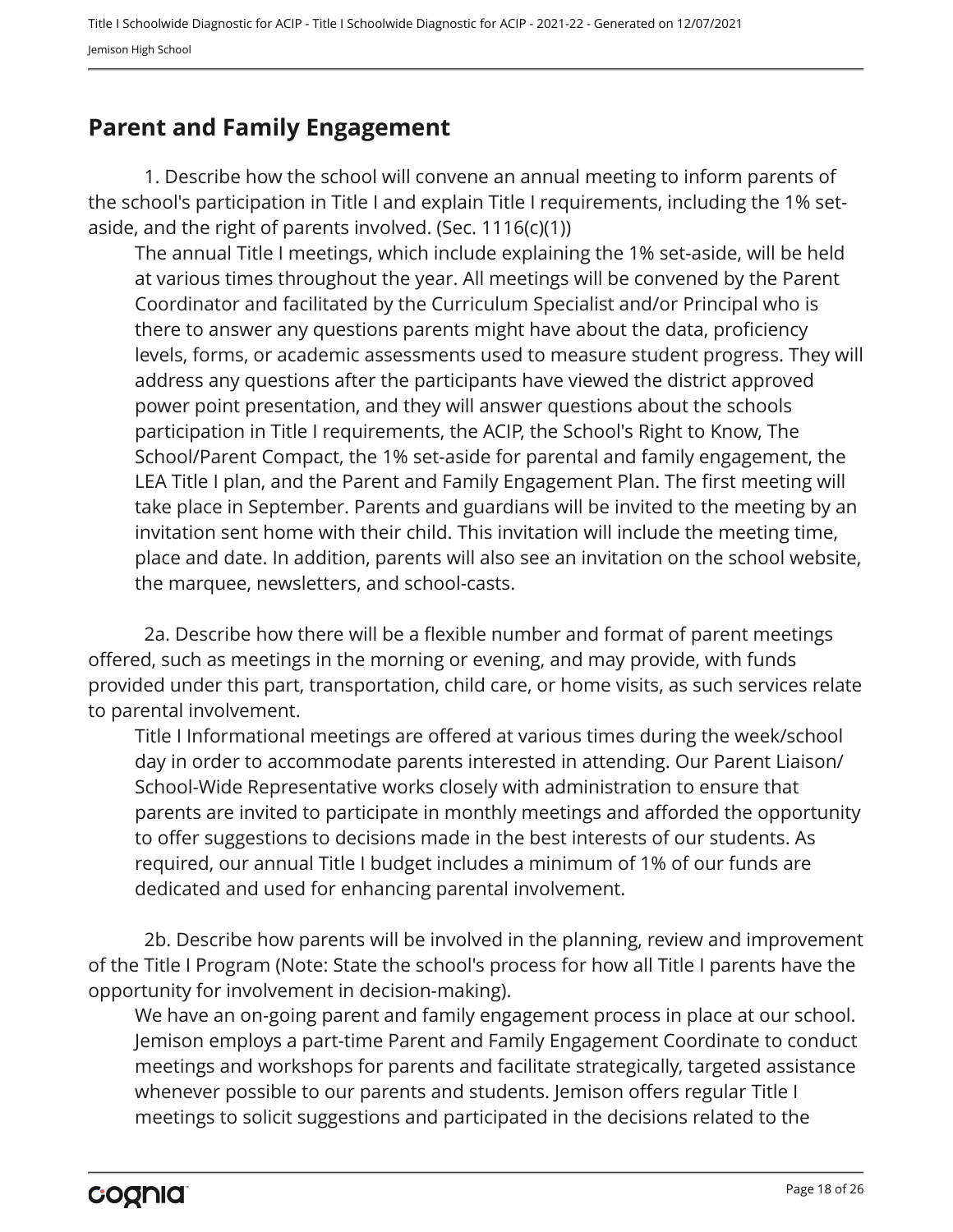education of their children. Parents are asked to be a part of various committees that make decisions about school processes, budget and revising the School-Parent Compact. Parents are surveys twice per year for feedback on school programming and stakeholder engagement.

2c. Describe how funds allocated for parent involvement are being used in the school. (Sec. 1116(c)(2)(3)).

The parent and family engagement coordinator will convene meetings at various times throughout the year to include morning and afternoon sessions for flexibility. The 1% set-aside will be used to provide necessary resources to conduct parent engagement activities. The parent advisory committee has a calendar of events to help further engage parents in the academic and social learning experiences at Jemison.

3. Describe how the school provides parents of participating children timely information in a uniform format and, to the extent practicable in a language they can understand, about programs under Title I, a description and explanation of the curriculum in use, forms of academic assessments, and achievement expectations used, and, if requested by parents, opportunities for regular meetings to formulate suggestions and participate as appropriate in decisions related to the education of their children. (Sec. 1116(c)(4)(A)(B)(C))

The annual Title I meetings, which include explaining the 1% set-aside, will be held at various times throughout the year. Parents will receive meeting notifications through Schoology, social media posts, flyers, posters, robo calls, and emails in a language that parents can understand. All meetings will be convened by the Parent Coordinator and facilitated by the Curriculum Specialist and/or Principal who is there to answer any questions parents might have about the data, proficiency levels, forms, or academic assessments used to measure student progress. They will address any questions after the participants have viewed the district approved power point presentation, and they will answer questions about the schools participation in Title I requirements, the ACIP, the School's Right to Know, The School/Parent Compact, the 1% set-aside for parental and family engagement, the LEA Title I plan, and the Parent and Family Engagement Plan. The first meeting will take place in September. Parents and guardians will be invited to the meeting by an invitation sent home with their child. This invitation will include the meeting time, place and date. In addition, parents will also see an invitation on the school website, the marquee, newsletters, and school-casts.

4. Describe how parents, the school staff, and students share responsibility for improved student academic achievement for participating students (How the School-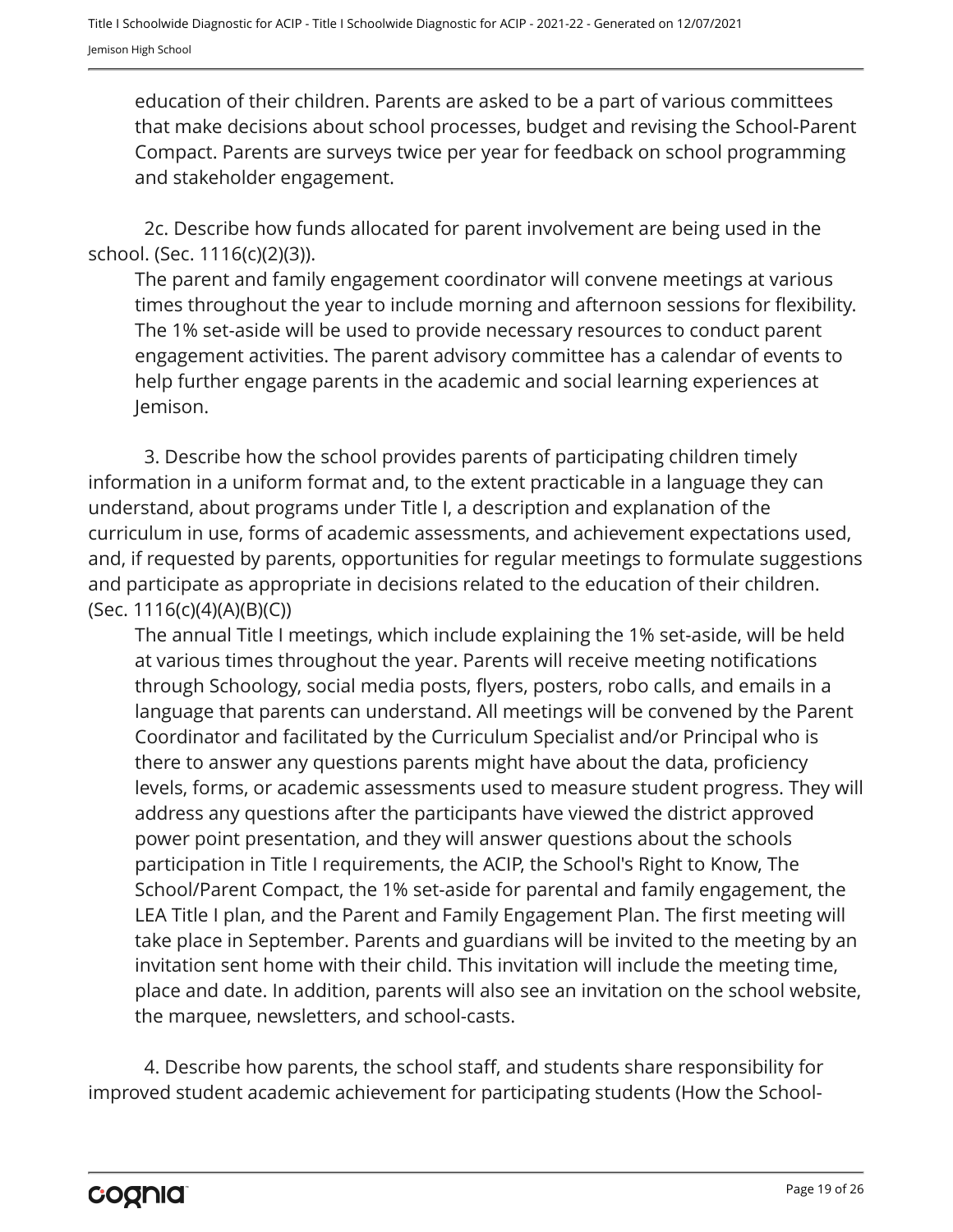Parent Compact is jointly developed with Title I parents; how it is used, reviewed, and updated). (Sec. 1116(d))

The current parent-school compact was developed and updated through the collaboration of parents (feedback represented by our parent liaison), community stakeholders (other than current parents), the Title I Curriculum Specialist, school administrators and teachers. Our Parent-School Compact addresses the importance of sharing in the responsibility of educating the students of the Mae C. Jemison High School, and our school has a Parent-Advisory Committee who collaborates with school staff.

5. Describe procedures to allow parents to submit comments of dissatisfaction with the Continuous Improvement Plan. (Sec. 1116(c)(5))

Parent and Family Engagement Coordinator will facilitate work sessions with parents to increase the level of transparency for parents about school-related issues. Monthly parent meetings provide opportunities for collaborative conversations between school personnel and parents/guardians. At these meetings, parents are given opportunities to discuss dissatisfaction and/or make suggestions for continually evolving our ACIP. This process is on-going and dependent on the establishment of positive parent-school relationships.

6a. Describe how the school will build capacity for parental involvement including how parents will be encouraged to become equal partners in the education of their children. (See ESSA Sec. 1116, requirements for building capacity and parental and family engagement).

To ensure effective involvement of parents and to support a partnership among the school, parents, and the community to improve student academic achievement, our school:

Shall provide materials and training to help parents to work with their children to improve their children's achievement, such as literacy training and using technology, as appropriate, to foster parental involvement.

The School-Parent Compact is signed by the principal, parent, teachers, and students to signify that everyone must be involved in a child's education for optimum outcome. We will gather information about community and student needs through our Parent and Family Engagement Coordinator, a variety of surveys, and parent meetings/community outreach activities and events. Parents are invited to month parent meetings, and activities such as the Back-to-School Parade, which will be held to engage all stakeholders. Teachers and school staff will encourage parents to come to the school throughout the year participate in school meetings such as PTSA and Open House. Parents will also be invited to the school to discuss specific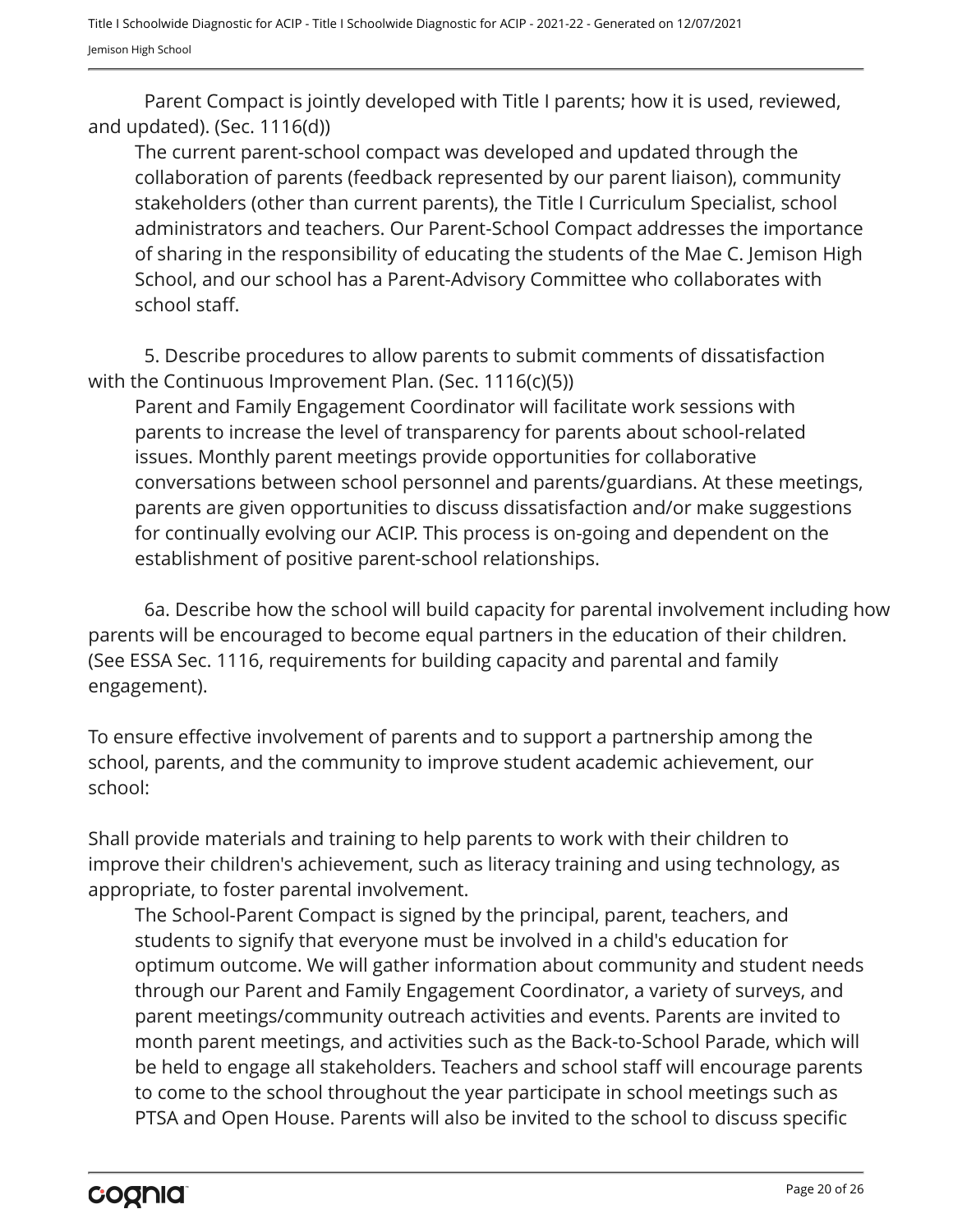programs and needs. Meetings convened by the Parent Coordinator will be used as the primary platform for open discussions related to CCRS assessments, Title I requirements, responsibilities and opportunities for students, dealing with social issues, how to effectively provided support for homework, upcoming class assignments, and academic programs to help students who have fallen behind and help student to accel academically.

6b. Describe how the school will build capacity for parental involvement including how parents will be encouraged to become equal partners in the education of their children. (See ESSA Sec. 1116, requirements for building capacity and parental and family engagement).

To ensure effective involvement of parents and to support a partnership among the school, parents, and the community to improve student academic achievement, our school:

Shall educate teachers, office personnel, and other school staff, with the assistance of parents, in the value and utility of contributions of parents, and in how to reach out to, communicate with, and work with parents as equal partners, implement and coordinate parent programs, and build ties between parents and the school.

We will enhance parent/school communication and relationships through a schoolwide effort to effectively solicit and increase of parent support. Through the parent advisory committee and the employment of a parent coordinator, we will solicit parental feedback and suggestions in a variety of communicative ways including mail-outs, invitations to special events, etc. Teachers will discuss parental involvement early in the year during faculty meetings and ACIP reviews. Requirements for communicating with parents will be outlined and a system developed to ensure information is received by parents in a timely manner. The school will send home academic progress reports for parents and parents will have access to real-time information about their child's performance through Power School. Teachers will respond to parent inquiries and questions/concerns in an appropriate time frame and work with parents to identify solutions for problems arising at school or issues affecting students.

6c. Describe how the school will build capacity for parental involvement including how parents will be encouraged to become equal partners in the education of their children. (See ESSA Sec. 1116, requirements for building capacity and parental and family engagement).

To ensure effective involvement of parents and to support a partnership among the school, parents, and the community to improve student academic achievement, our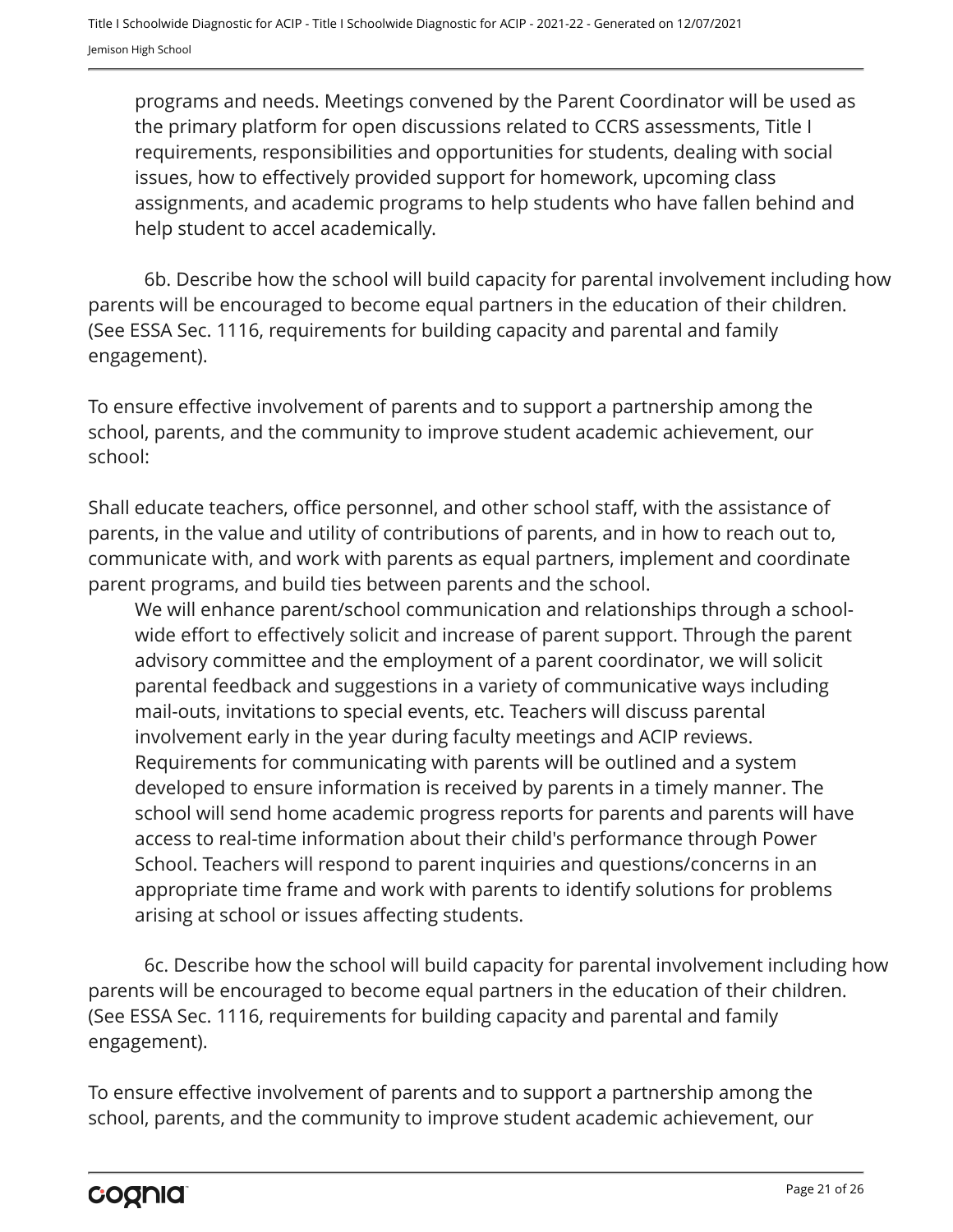#### school:

Shall to the extent feasible and appropriate, coordinate and integrate parent involvement programs and activities with other federal programs, and conduct other activities, such as parent resource centers, that encourage and support parents in more fully participating in the education of their children.

Through the organization of our Parent Involvement Coordinator, we will address the needs and concerns of the parents in our community. Based on the information obtained through the inaction with parents, the Parent Coordinator will assist in the development of activities and events that specifically address ways in which parents can become more involved in their children's education. We will invite parents to the school to participate in activities designed to fully educate parents on the strength and weaknesses of the school and engage them in the programs the school is providing to address these needs.

6d. Describe how the school will build capacity for parental involvement including how parents will be encouraged to become equal partners in the education of their children. (See ESSA Sec. 1116, requirements for building capacity and parental and family engagement).

To ensure effective involvement of parents and to support a partnership among the school, parents, and the community to improve student academic achievement, our school:

Shall ensure that information related to school and parent programs, meetings, and other activities is sent to the parents of participating children in a format and, to the extent practicable, in a language the parents can understand.

Information related to school and parent programs, meetings, and other activities is distributed to parents using multiple platforms. We utilize automated-calls to reach parents as well as texts or email for parents who have signed up to receive such announcements. We post information on the school marquee, provide electronic versions of information to post on the school website, and send home tangible copies of information for parents who prefer communication in more traditional ways. To address language barriers, the parent-school compact, parent surveys (both paper and electronic), the annual Parents-Right-to-Know letter, and other informational items are provided in both English and Spanish versions.

6e. Describe how the school will build capacity for parental involvement including how parents will be encouraged to become equal partners in the education of their children. (See ESSA Sec. 1116, requirements for building capacity and parental and family engagement).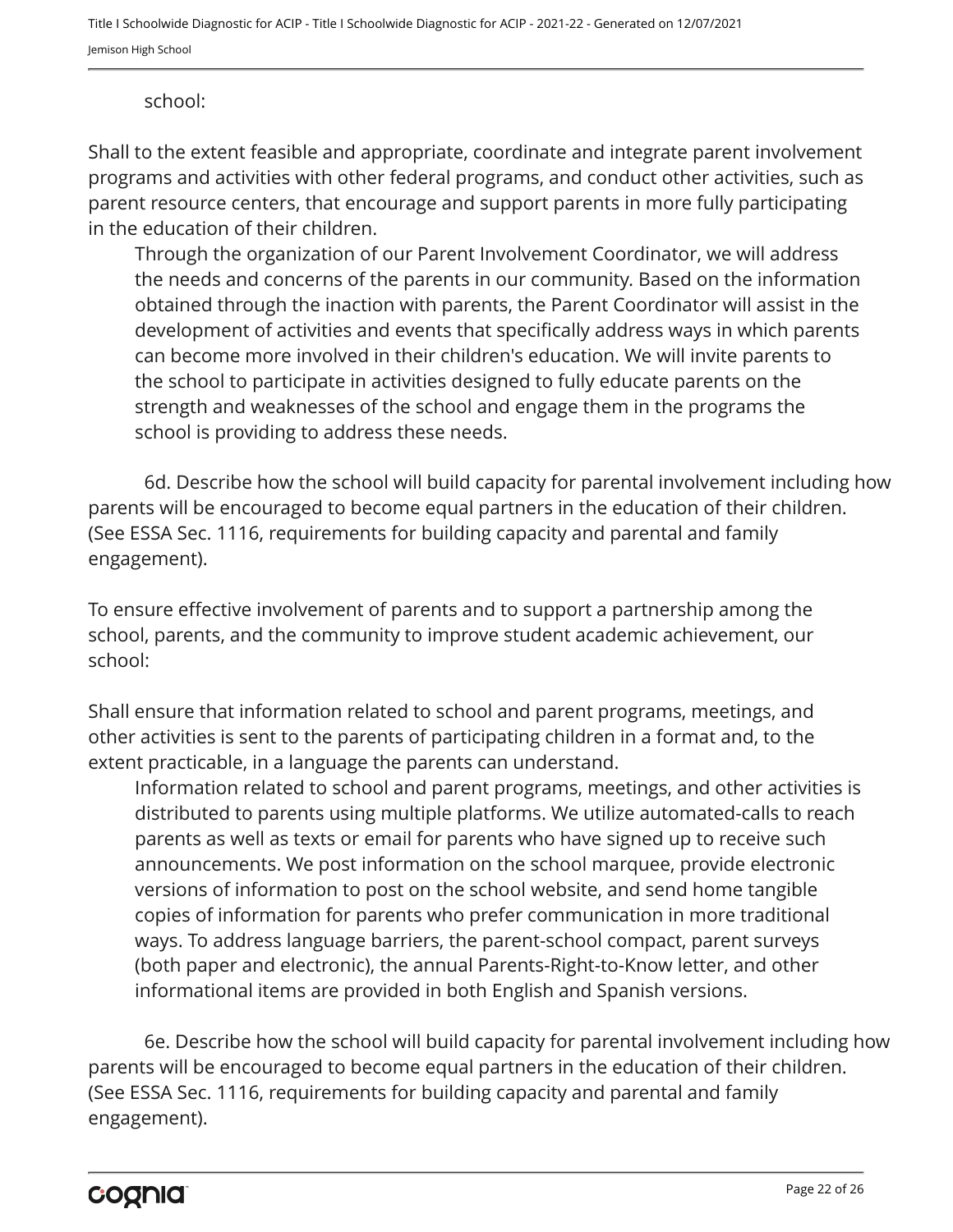To ensure effective involvement of parents and to support a partnership among the school, parents, and the community to improve student academic achievement, our school:

Shall provide such other reasonable support for parental involvement activities as parents may request.

Since information is sent out to parents in various ways (electronic, phone, mail) and in multiple languages, we attempt to encourage the highest level of parental involvement and engagement in school-related activities. We will partner with our stakeholders to better understand the needs of the families and community we serve and improve relationships between the school and the faculty and staff. We will offer informational and educational sessions throughout the year in response to activities requested by parents.

7. Describe how the school will ensure the provision for participation of parents and family members (including parents and family members who have limited English proficiency, parents and family members with disabilities, and parents and family members of migratory children), including providing information and school reports required under section 1111 in a format and, to the extent practicable, in a language such parents understand. (See ESSA Sec. 1117(f))

Students will take home the initial Title I Parent Survey in the fall of the year. They are available in English and Spanish. A link to the electronic version will be sent out to parents through social media and the school's website. Results of student assessments, school-wide evaluations, safety, etc. will continue to be provided in various languages and through various formats in order to reach the largest number of parents possible and ensure parents feel welcome in our school. Materials and information sent home with students will be provided in the language spoken most frequently in each home (to the extent possible and at the response to parental request).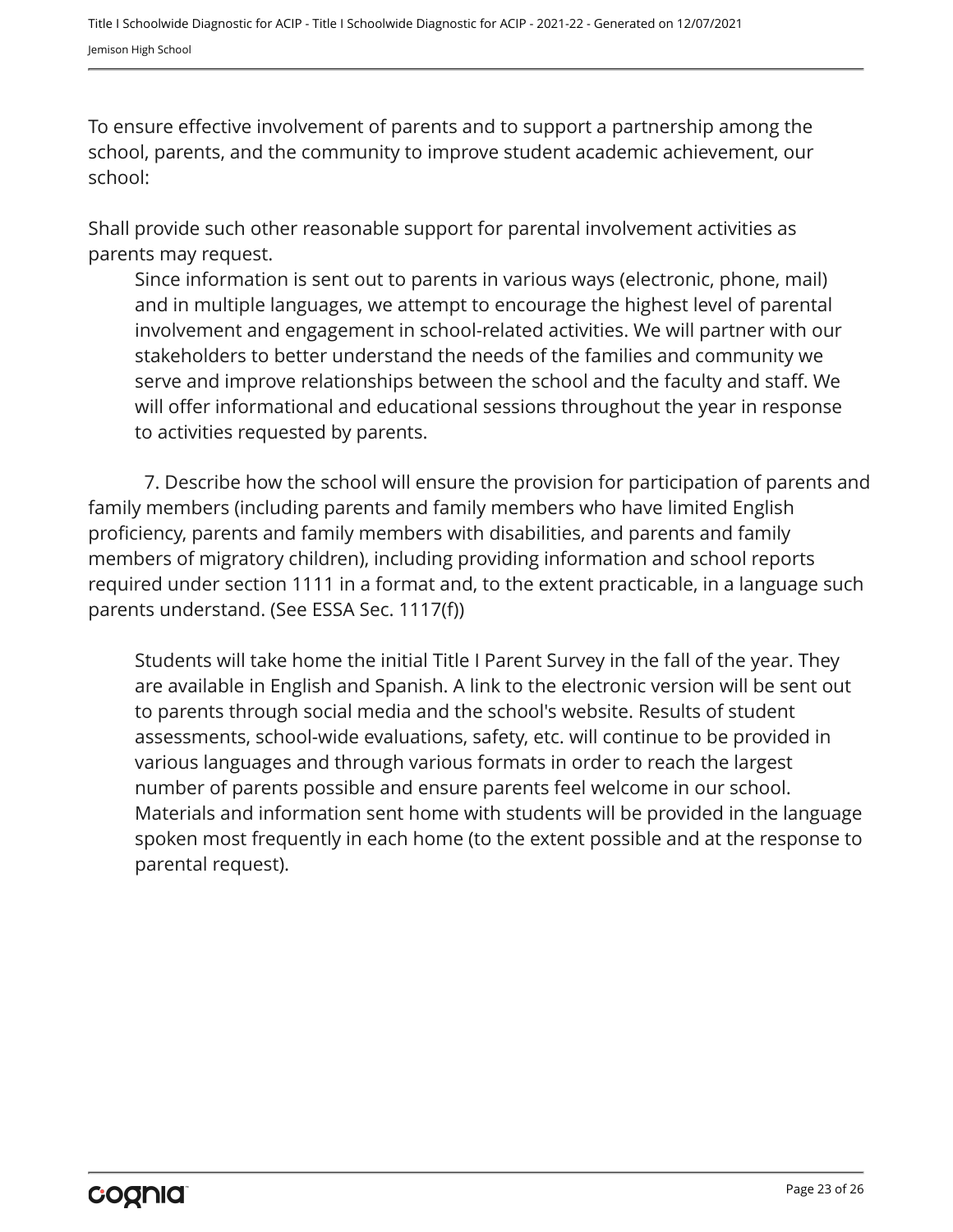# <span id="page-23-0"></span>**Coordination of Resources - Comprehensive Budget**

Step 1: Download and complete the [Coordination of Resources - Comprehensive Budget](https://www.alsde.edu/sec/fp/Pages/resources-all.aspx?navtext=Resources) [document.](https://www.alsde.edu/sec/fp/Pages/resources-all.aspx?navtext=Resources)

Step 2: Upload the completed Coordination of Resources - Comprehensive Budget document.

#### **I have completed and uploaded the Coordination of Resources - Comprehensive Budget.**

o I have not completed and uploaded the Coordination of Resources - Comprehensive Budget.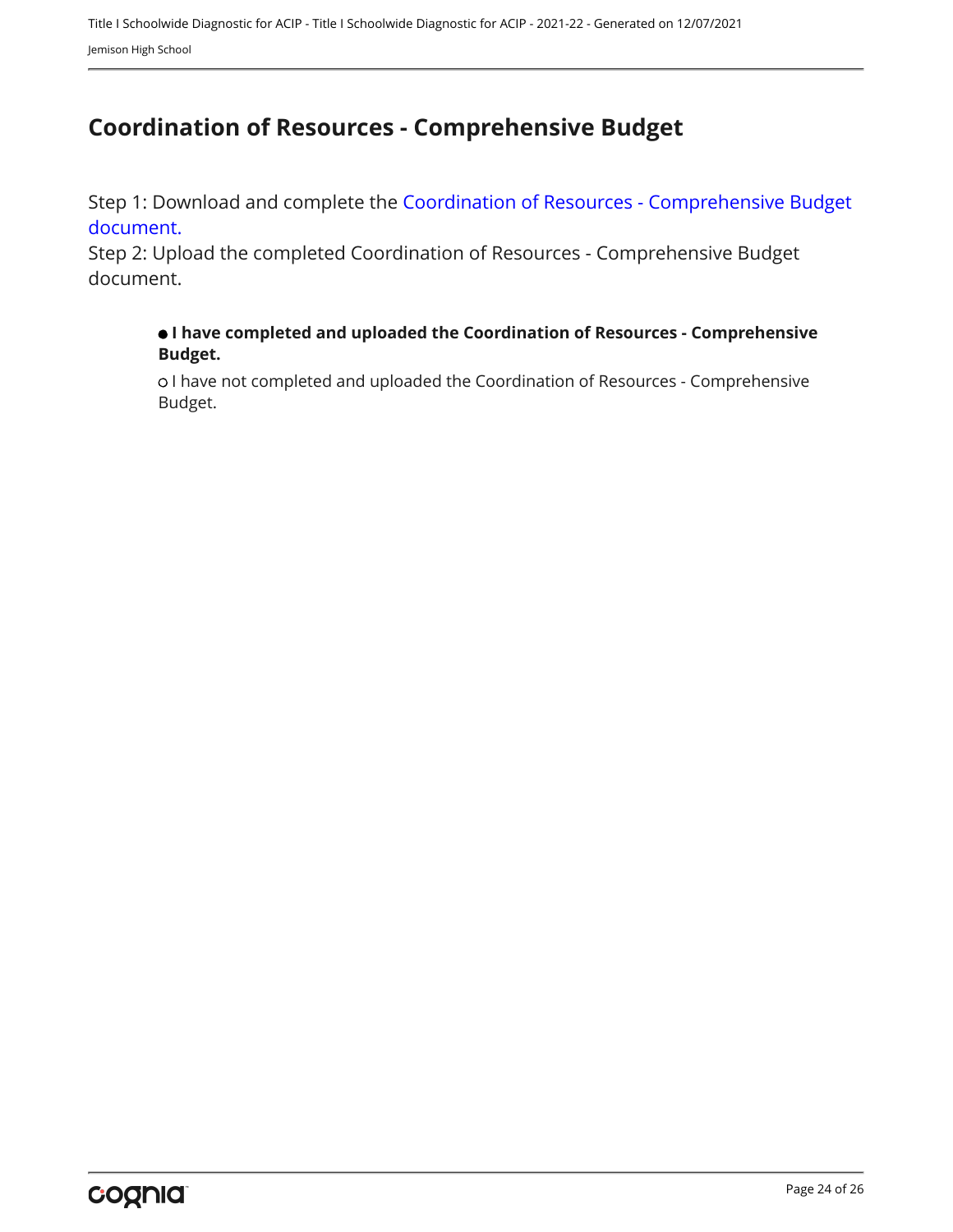Title I Schoolwide Diagnostic for ACIP - Title I Schoolwide Diagnostic for ACIP - 2021-22 - Generated on 12/07/2021 Jemison High School

# <span id="page-24-0"></span>**eProveTM strategies: Goals & Plans**

The school has completed all components of its ACIP in  $e$ Prov $e^{TM}$  strategies.

 **Yes** o No